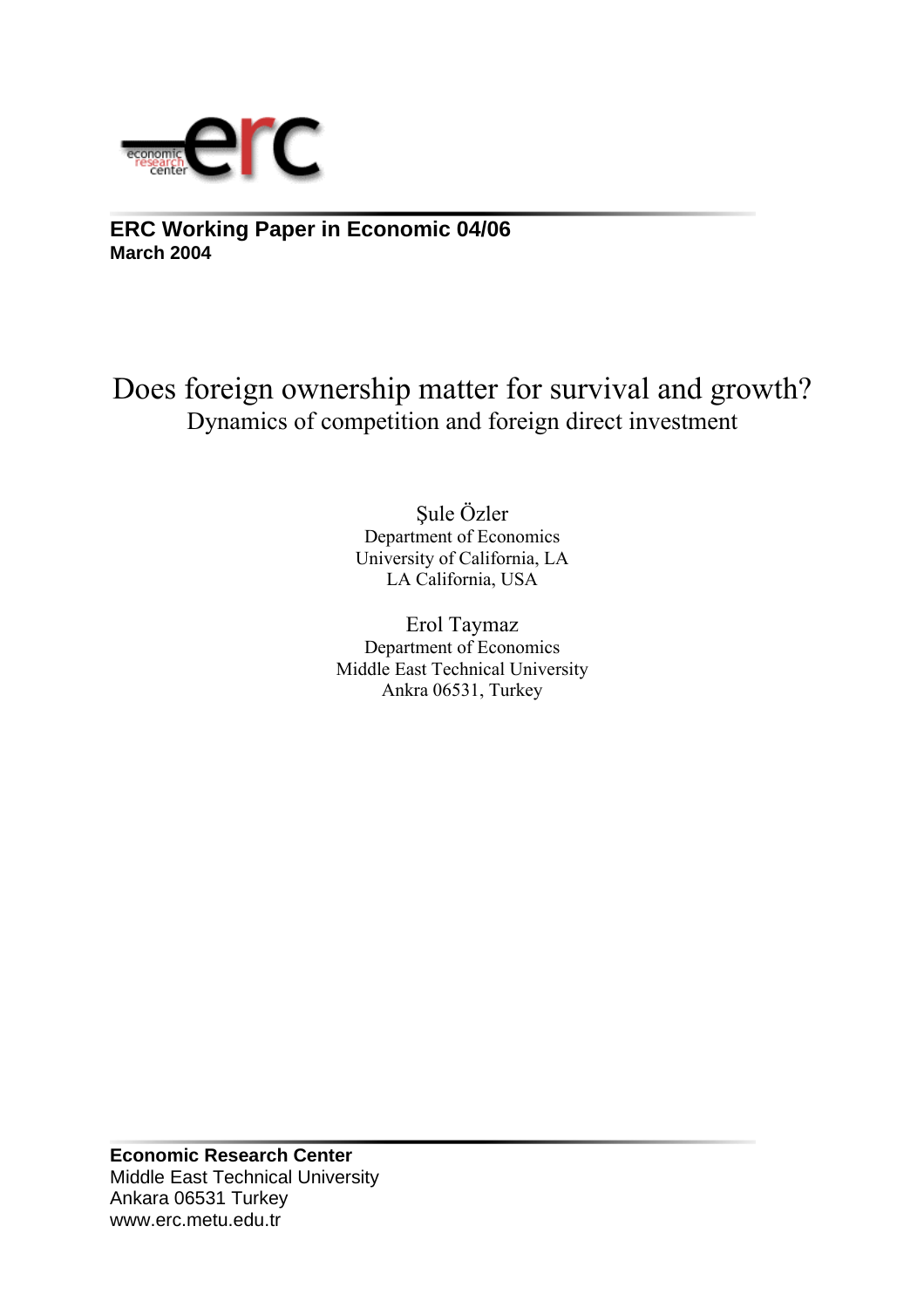# Does foreign ownership matter for survival and growth? Dynamics of competition and foreign direct investment

Şule Özler Department of Economics University of California, LA LA California, USA

Erol Taymaz Department of Economics Middle East Technical University Ankra 06531, Turkey

**Abstract**: Foreign direct investment has been considered for a long time as an important channel for transfer of technology to developing countries, and an important tool to generate jobs in those countries. Multinationals bring the factor that developing countries need most, capital, and therefore, they may also help to ease the unemployment pressure created by a rapidly growing (urban) population. It is shown by many researchers that foreign establishments are much more productive than domestic firms, but the empirical evidence regarding technology spillovers is not unambiguous. In this paper, we suggest that the impact of foreign direct investment on local industry hinges on the dynamics of foreign and domestic establishments, i.e., entry, selection (exit), and growth processes. Our analysis on foreign and domestic establishments in Turkish manufacturing industry for the period 1983-96 indicates that foreign establishments have a better performance level than domestic ones when they are first established in the local market, and have a higher survival probability. However, when the establishment characteristics are controlled for, domestic establishments have the same survival probability, but achieve lower rates of employment growth in the early post-entry period.

**Keywords:** FDI, firm dynamics, survival, growth, Turkish manufacturing industries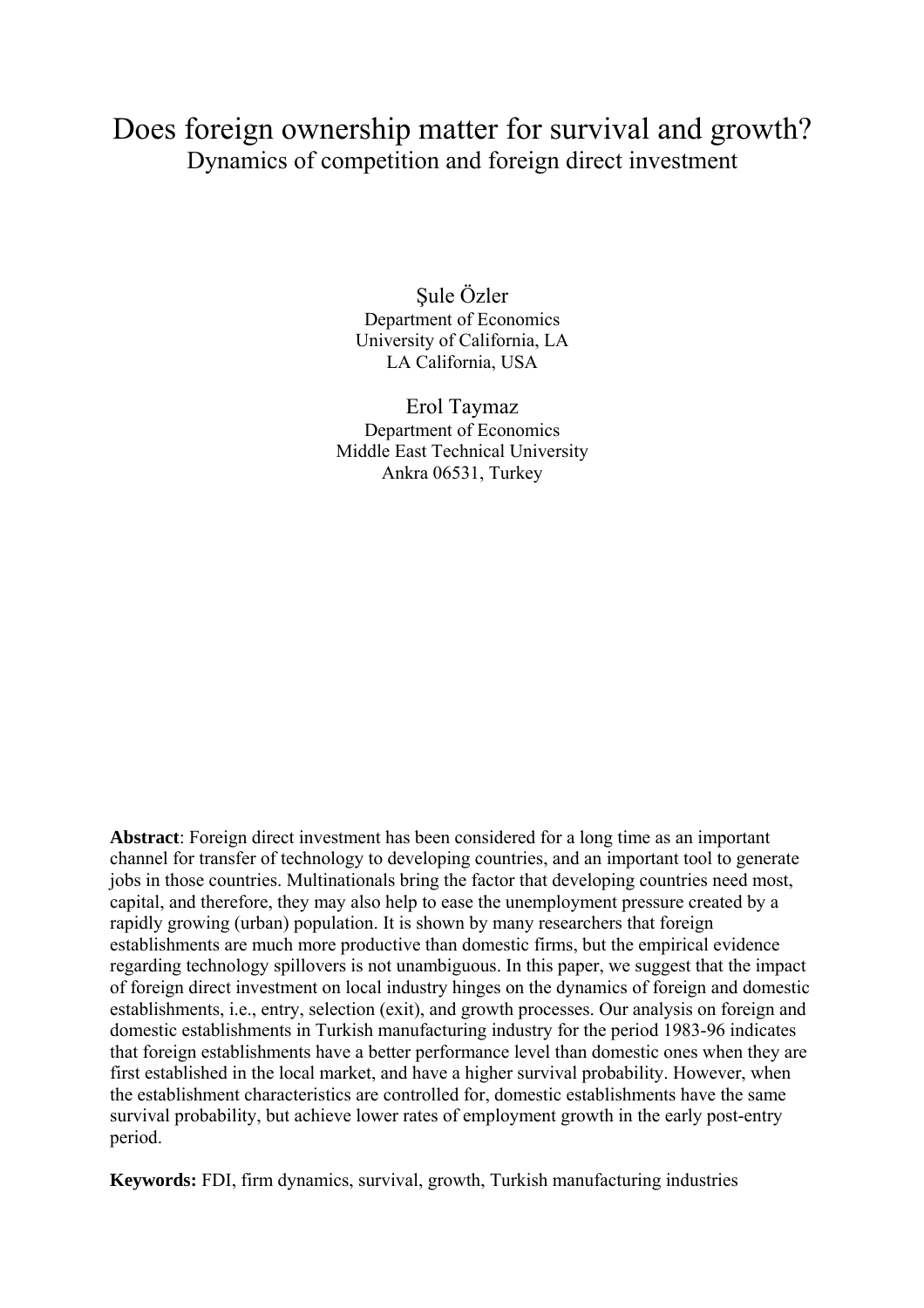#### 1. Introduction

1

The post-war period saw a rapid increase in international economic activities and, most importantly, in foreign direct investment (FDI) in developing countries. The rise in FDI has attracted the attention of industrial and developments economists especially since the late 1960s. FDI has been considered by many development economists as an important channel for transfer of technology to developing countries, and an important tool to generate jobs in those countries. It is suggested that modern, advanced technologies introduced by multinational firms diffuse to domestic firms through spillovers (imitation, demonstration effects, training local labor, vertical technology transfers, etc.). As a result of technology spillovers and competitive pressures, the productivity and international competitiveness of domestic firms could be enhanced. Moreover, multinationals bring the factor that developing countries need most, capital, and therefore, they may also help to ease the unemployment pressure created by a rapidly growing (urban) population.

This literature is focused mainly on two topics: the determinants of FDI, and the impact of foreign firms on local industry. The researchers that established firmly the field (for example Vernon, 1966; Caves, 1974; Dunning, 1977) suggested that there are various (in some cases substitute) ways available for a (multinational) firm to serve foreign markets: FDI, exports, and licensing. The choice between FDI and other alternatives depends on a number of firm (ownership), location and internalization advantages. As Markusen and Maskus (2000) show neatly, the multinational firms' investment behavior can be captured in a "knowledge capital" model. The multinational firm who has a technological superiority may prefer FDI over other alternatives to prevent the dissipation of knowledge based assets. Thus, multinational firms are expected to have a technological advantage over domestic firms because they would not go abroad where they are less familiar with market conditions.<sup>1</sup>

There are various empirical studies that document technological superiority of foreign over domestic firms in a number of developing countries. This is indeed the case even in developed countries. For example, using plant level US data, Doms and Jensen (1998), and Blonigen and Tomlin (2001) show that there are substantial size and/or labor productivity differences between US-owned and foreign plants. Griffith (1999), Griffith and Simpson (2001) and

<sup>1</sup> For comprehensive surveys on the role of FDI and trade in technology transfer and spillovers, see Markusen (1998 and 2000), Blomström and Kokko (1998 and 2001), Saggi (2000), and Keller (2001).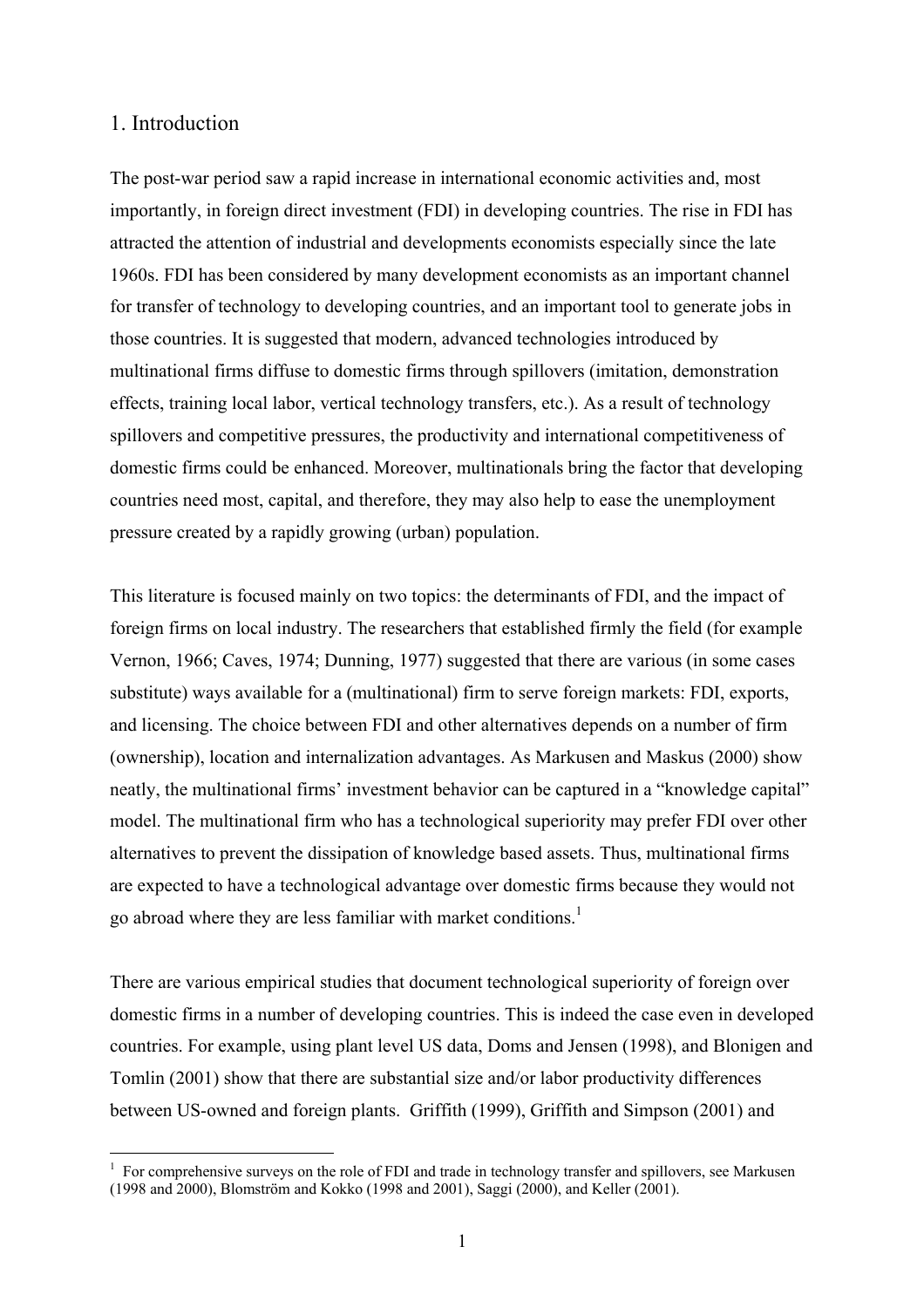Harris and Robinson (2001) observe similar differences for Canada and Britain/UK, respectively. Although productivity differences between foreign and domestic plants could be explained by other factors like plant size, capital intensity, etc., it is one of the most robust empirical finding on FDI.

The pertinent question for policy purposes is the effects of FDI on domestic industry and firms because the technological superiority of foreign firms *per se* does not necessarily imply any benefit for the host economy. Therefore, researchers search for spillovers from foreign to domestic firms. Early studies using industry-level data almost unanimously found a positive correlation between the presence of FDI (usually measured by the share of foreign firms) and industry (labor) productivity (see, for example, Caves, 1974; Blomström and Sjöholm, 1999, Liu *et al*., 2000). However, industry-level studies may suffer from some specification problems, including the endogeneity bias, i.e., the positive correlation may also arise if technologically advanced/ productive sectors are more attractive for foreign investment.

Thanks to the availability of longitudinal firm/plant data, recent studies explore spillovers at the firm/plant level. In an early study using plant level data, Haddad and Harrison (1993) find in Morocco that there was a level effect of FDI on the total factor productivity (TFP) of domestic firms, but not a growth effect. Aitken and Harrison (1999) and Djankov and Hoekman (2000) find even negative effects of FDI on the productivity of domestic firms in Venezuelan and Czech industries, respectively, whereas Kinoshita (2001) suggests that technology spillovers from FDI occur in Czech manufacturing industries for firms that are R&D intensive. Blomström and Sjöholm (1999) find positive spillovers in Indonesia, but the degree of foreign ownership does not affect the degree of spillovers. Kokko, Tansini and Zejan (2001) find in the case of Uruguay that spillovers (positive impact on labor productivity of local firms) emanate only from older import-substituting multinational firms that were established before 1973. The presence of spillovers is also an issue for developed countries. In a recent study on Japanese FDI in the US, Branstetter (2000) find evidence that FDI increases the flow of knowledge spillovers both from and to the investing Japanese firms.

Since spillovers from FDI can also be observed in higher wages, many researchers have analyzed the effect of the presence of foreign-owned firms on wages, see, for example, Aitken, Harrison and Lipsey (1996) for Mexico, Venezuela, and the US; Figlio and Blonigen (1999) for the US; and Lipsey and Sjoholm (2001) for Indonesia. A robust finding of these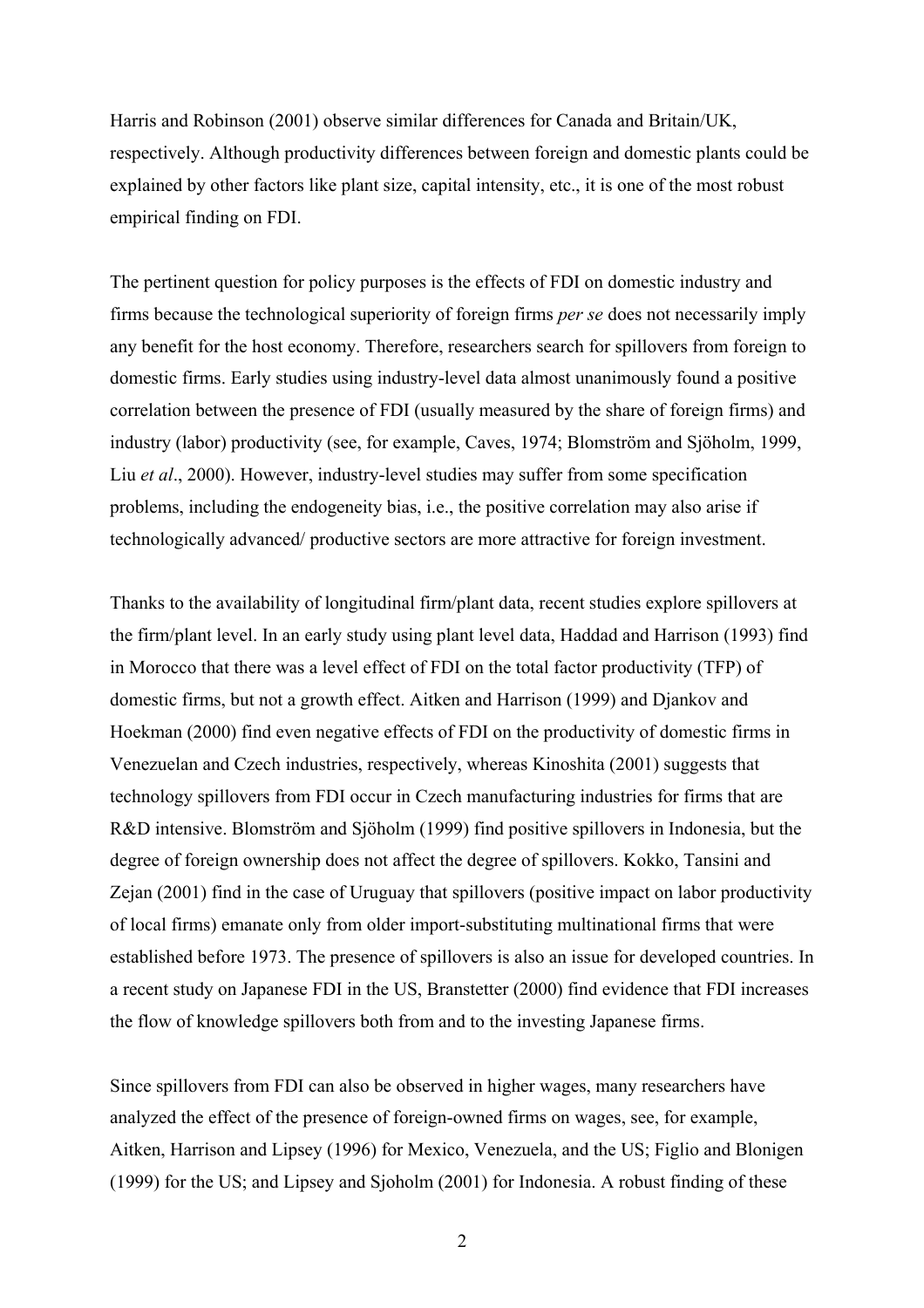studies is the stylized fact that foreign firms pay a higher wage, but the effect on wages paid by domestic firms is not strong. $^{2}$ 

To summarize, although foreign firms are larger, more productive and more capital and skill intensive than their domestic counterparts in both developed and developing countries, their effects on domestic firms and the strength of spillovers are not unambiguous. The findings of empirical studies lead researchers to conclude that the characteristics of the host country's industry and policy environment (Blomström and Kokko, 1998), the level of human capital stock (Borensztein, Gregorio and Lee, 1995; Noorbaksh, Paloni and Youssef, 2001), and absorptive capacity of domestic firms (Kinoshita, 2001) are important determinants of the net benefits of FDI $<sup>3</sup>$ </sup>

Although the current literature on FDI provides valuable information on multinational firms and their effects on host economies, most available evidence in this field has to do with multinationals' and host countries' (static) characteristics rather than the dynamics of competition. However, we believe that the dynamics of competition is indeed the missing link crucial for our understanding of the interactions between foreign and domestic firms, and, hence, the effects of FDI on the host economy. For example, the presence of FDI may increase productivity of domestic firms through spillovers, and/or by exerting competitive pressure on local firms, and forcing them to be more productive (Blomström and Kokko, 1998). Therefore, the existence of a positive correlation between the presence of FDI and higher productivity, as found in some studies, does not necessarily imply the existence of spillovers from foreign to domestic firms. In a similar way, the superiority of multinationals in terms of size, productivity, wages, export orientation, etc., cannot be explained by the argument that "to become a viable multinational a firm must have outperformed domestic and foreign rivals in some dimension" (Hanson, 2001), because there is not much evidence that proves that multinationals are more *viable* than domestic firms. The evidence provided on the superiority of foreign firms does not indicate i) if it merely reflects superior *entry characteristics* of foreign firms that they first secured in their home markets, or ii) if it is accomplished by a *learning process* in the host economy, or iii) if it is a simple outcome of the competitive processes that *rapidly eliminate inefficient foreign firms* that have lower exit

<sup>&</sup>lt;sup>2</sup> There is also a growing literature on export spillovers generated by FDI. See, for example, Aitken, Hanson and Harrison (1997) and references therein.

<sup>3</sup> Although the evidence on positive spillovers from FDI is weak, many developing country governments have adopted FDI promotion policies (for policy issues, see Markusen, 1998; Hanson, 2001).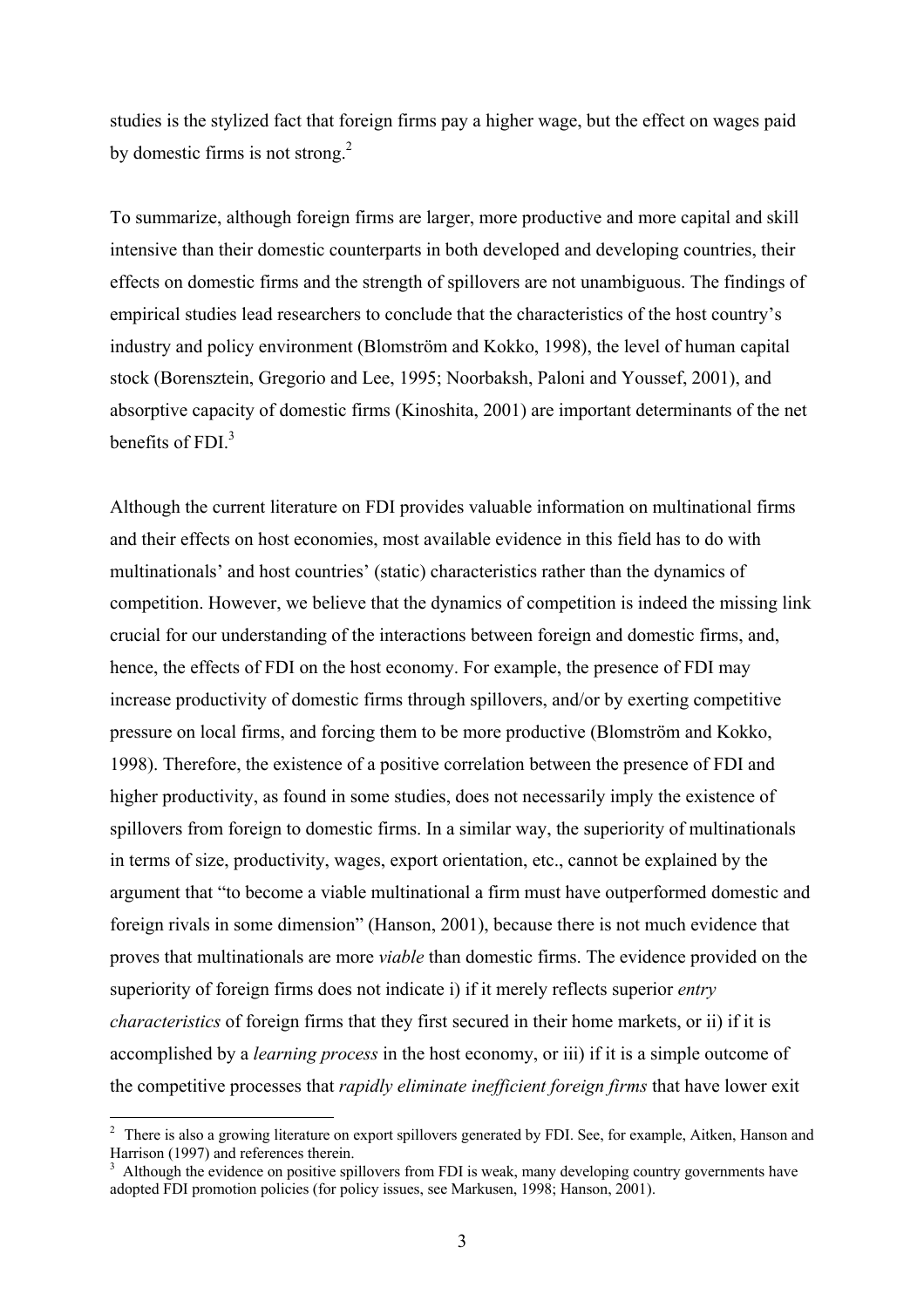costs that domestic firms. Moreover, the effect of FDI on domestic firms cannot be wellunderstood without any information on how foreign firms are established, and how they survive and grow, because their impact on domestic firms is determined by these competitive processes they are surrounded with.

The aim of this paper is then three-fold: to analyze i) differences in *entry characteristics* of foreign and local firms, ii) differences in *post-entry performances* of foreign and domestic firms, and iii) differences in *learning behaviors* (active and/or passive) of foreign and domestic firms in Turkish manufacturing industries. We hope that the analysis of the competition process will enhance our understanding of the exact nature of the relation between foreign firms and the host economies.

This paper contributes the existing literature by presenting new evidence on entry, exit, and growth patterns of domestic and foreign establishments in the context of Turkish manufacturing industries. The rest of the paper is organized as follows: Section 2 formulates the hypotheses to be tested in this paper. Section 3 describes policy framework and inward-FDI flows in Turkey since 1980. A descriptive analysis of entry-level characteristics and survival rates of foreign and domestic plants in Turkish manufacturing industries is presented in the same section. The estimation results of an econometric analysis of survival and growth processes are discussed in Section 4. Major findings and policy implications are summarized in Section 5.

#### 2. Dynamics of firms and ownership: Hypotheses

Although research on the dynamics of firms has a long tradition that dates back even to the classical economists, the increased availability of panel data on firms/establishments in the last couple of decades has sparked a large number of both empirical and theoretical studies on this topic. Most of these studies are influenced to a large extent by the path-breaking theoretical analyses, among others, of Nelson and Winter (1982), Jovanovic (1982), Hopenhayn (1992), and Ericson and Pakes (1995) who emphasize the importance of uncertainty and learning. The empirical work on the determinants and effects of entry, exit, and growth processes has provided a great deal of "stylized facts" which are observed in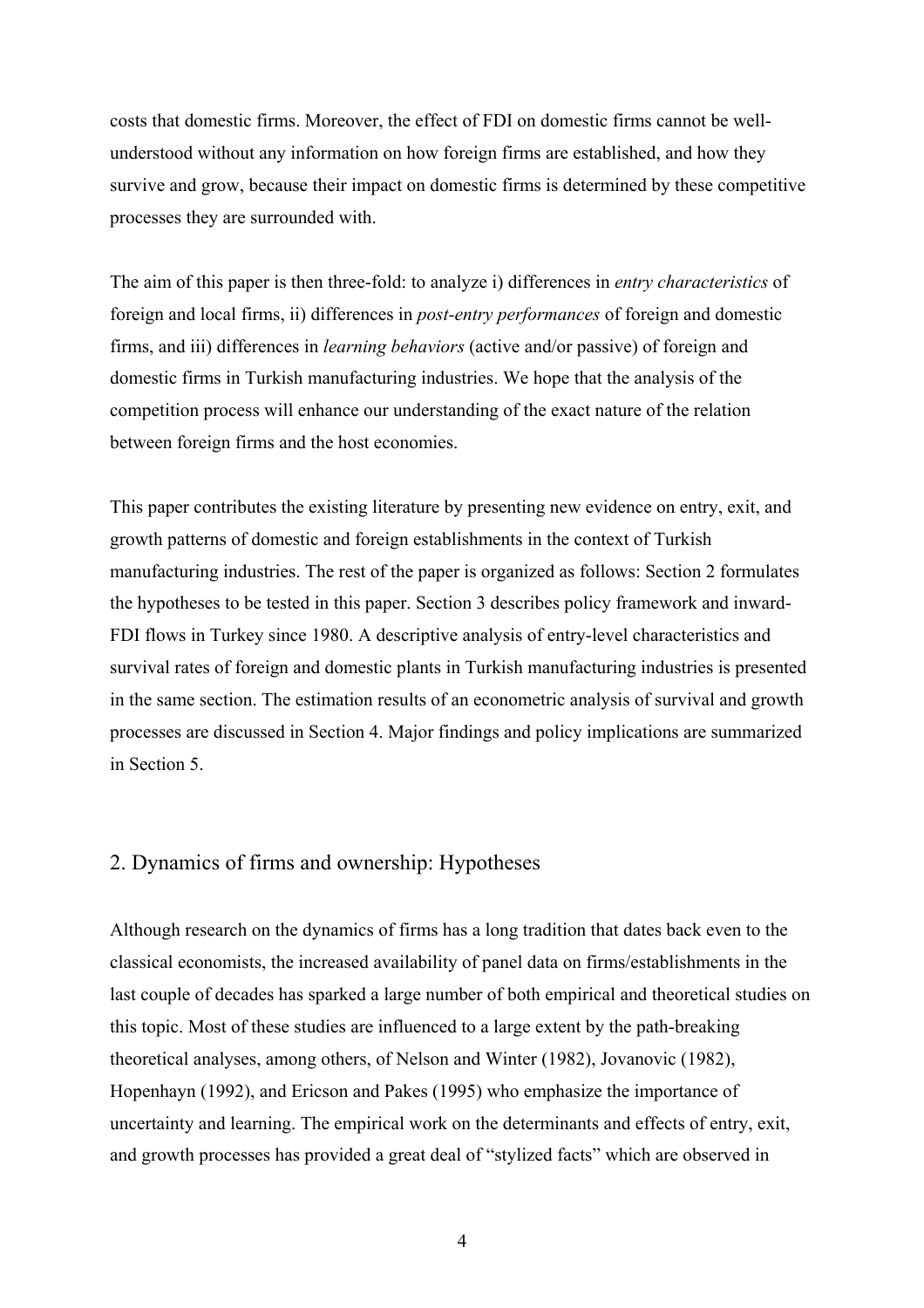many countries and/or sectors. Since it is beyond the scope of this paper to discuss all these studies (for comprehensive surveys, see Geroski, 1995; Sutton, 1997; Caves, 1998), we will briefly summarize the main findings to formulate some hypotheses on differences between the dynamics of domestic and foreign firms.

One of the strongest findings about the entry process is the stylized fact that it is common, observed in all countries and sectors. Moreover, entrants start small: new firms are usually smaller than incumbents when they start. This also implies that entrants start out their life with a relatively low level of investment even if economies of scale are important. This phenomenon can be explained by two factors. First, as emphasized in learning models and real options theory, entry process is surrounded with uncertainty: entrepreneurs may not exactly know how well they will perform in the market. It may be rational to start out small to limit sunk commitments even if it imposes a cost penalty, and tend to invest more and grow after gathering information on its (potential) performance. Second, new firms may start out small because of (capital) market imperfections. Even a confident entrepreneur may start out with a small firm if asymmetric information and capital market imperfections make it difficult to raise capital (the liquidity constraint).

If uncertainty and capital market imperfections are important, then one may expect differences between entry characteristics of single plant and multi plant firms because, a multi plant firm is likely to have better information on its capabilities, and, as an established firm, to have less problems in raising capital for its new investment. Empirical studies, indeed, provide strong evidence for this hypothesis. For example, Dunne, Roberts and Samuelson (1988) show that the initial size of multi plant entrants (diversifying firm) is much higher than that of single plant entrants. A similar effect could be expected for domestic and foreign firms. Foreign firms are mostly multi plant firms that diversify into a different (geographical) market. Therefore, uncertainty arising from establishing a new establishment will be less severe for a foreign firm that produces the same product. Moreover, an established, multinational firm can have adequate internal and external funds to finance new investment because they may have a better reputation with financial institutions. Thus, the first hypothesis can be formulated as follows:

*Hypothesis 1.* Initial (entry) size of foreign establishments is larger than that of domestic establishments.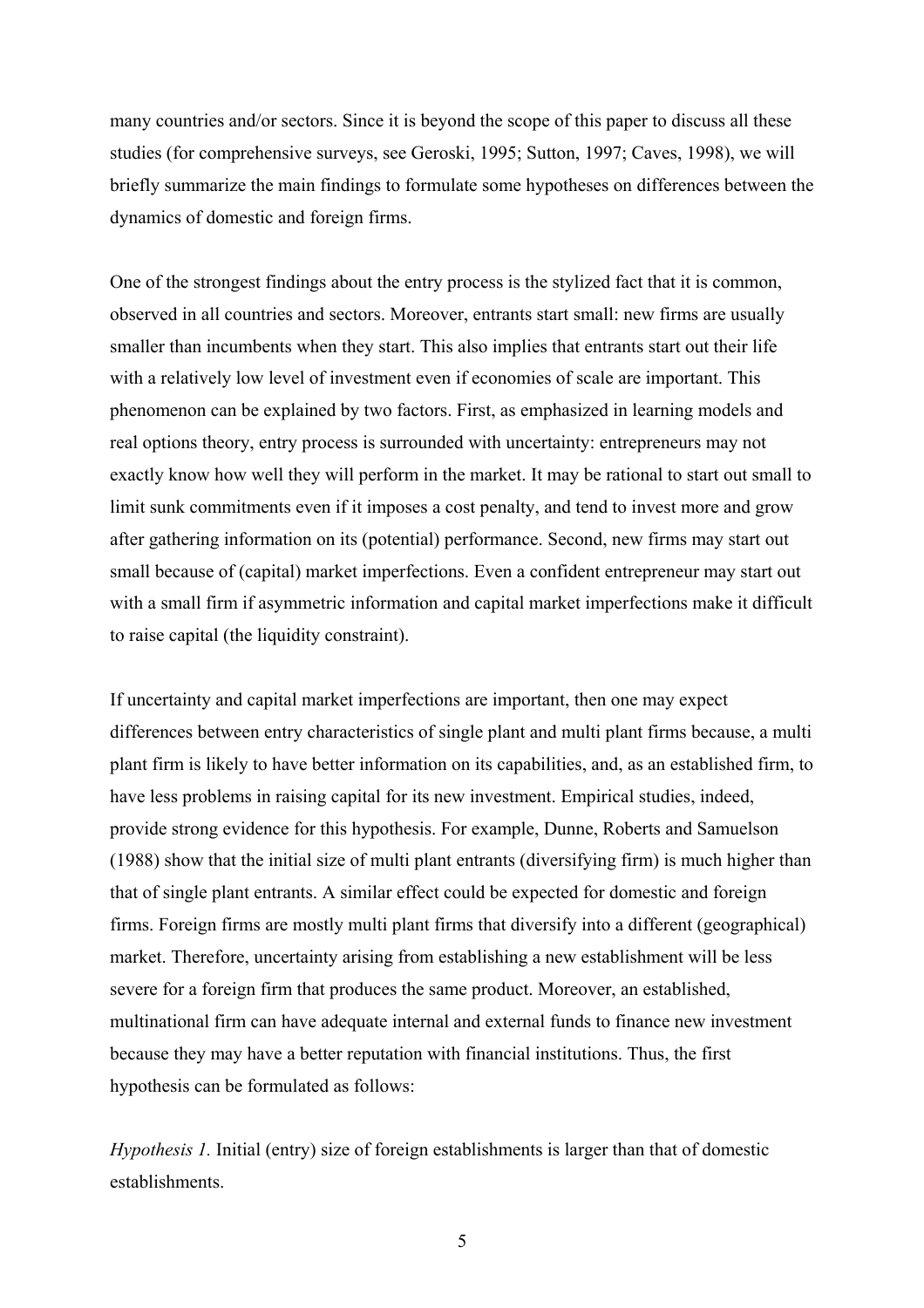Most new entrants are small and they never overcome the competitive pressures: entrants suffer from high mortality rate, and there seems to be a strong positive correlation between entry size and the survival probability. However, as in many other aspects of firm dynamics, the literature does not offer much about the impact of (foreign) ownership on survival probability. On the one hand, it is suggested that foreign firms are "footloose", because they can easily re-allocate their resources to other countries as a reaction to adverse changes in the host country (Gibson and Harris, 1996; Görg and Strobl, 2001b). In other words, foreign firms may have lower exit cost that makes exit probability higher. On the other hand, foreign firms on average may have superior technological and managerial skills that enable them to develop successful entry strategies. Therefore, self-selection before entry may increase the survival probability of foreign firms.

*Hypothesis 2.* Foreign establishments will have lower survival probability if they are footloose, or higher survival probability if they have better pre-entry assessment of the market conditions.

There are a large number of studies that analyze the factors that determine the survival probability of foreign firms (for example, see Li, 1995; Barkema, Bell and Pennings, 1996; Shaver, Mitchell and Yeung, 1997; Yamawaki, 1997 and 1999; McCloughan and Stone, 1998; Pan and Chi, 1999; Delios and Beamish, 2001). These studies usually use binominal explanatory variables (survived/exited), and test the effects of entry mode (new plants/acquisition), degree of foreign ownership (joint venture/wholly owned), and other factors on survival probability. The main shortcoming of these studies is the lack of comparable data on domestic establishments because they use data on only foreign firms/subsidiaries. Therefore, they do not directly compare survival patterns of foreign and domestic establishments.

There are only a few studies that use panel data on both domestic and foreign establishments, and the findings are ambiguous. For example, Gibson and Harris (1996) have found that foreign firms are less likely to exit in New Zealand manufacturing industry, whereas Görg and Strobl (2001b) had an opposite result: foreign firms are more likely to exit in Irish manufacturing. Similarly, Girma and Görg (2001) have found that the acquisition of a domestic establishment by a foreign owner reduces its survival probability. Mata and Portugal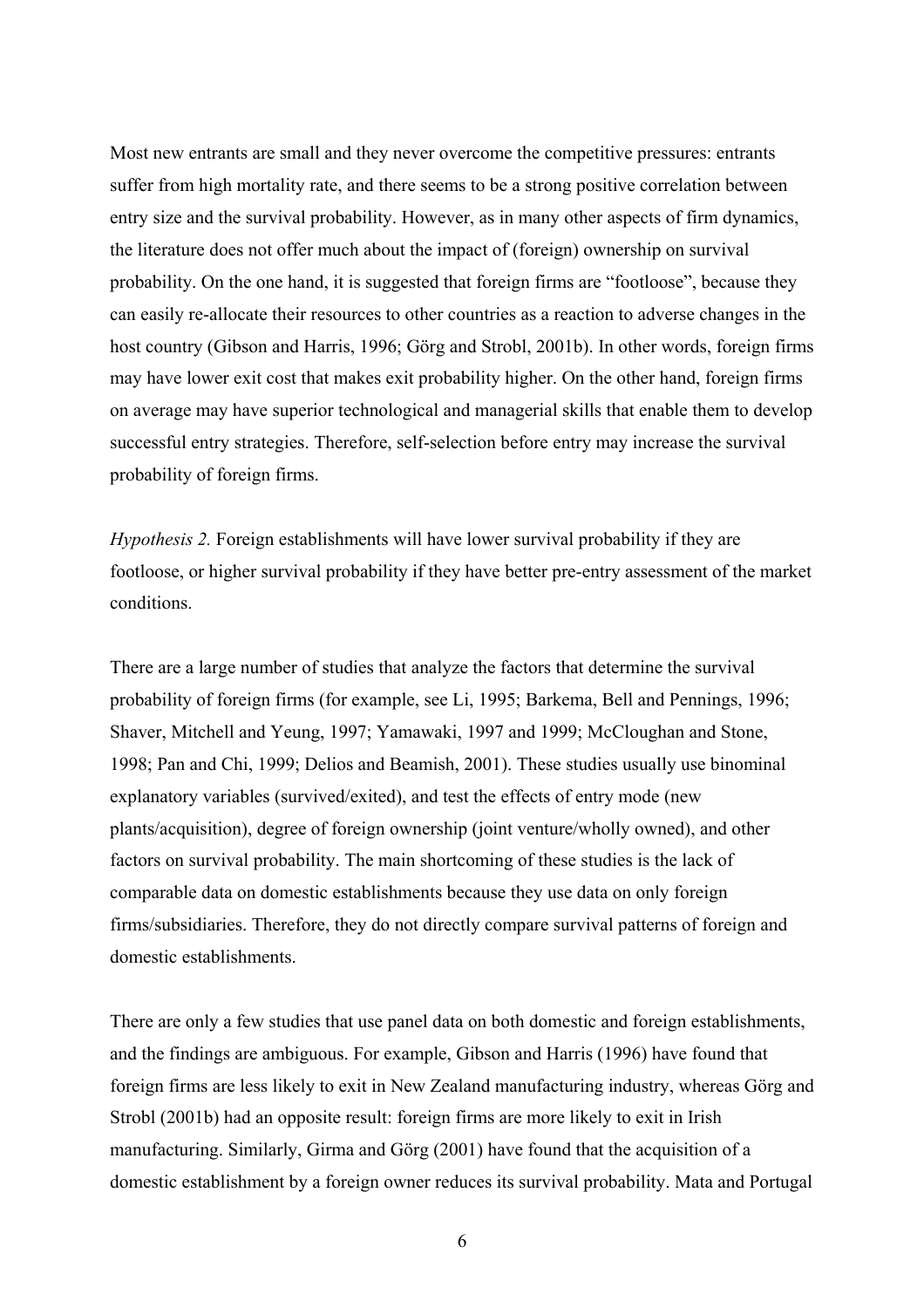(2002) have found in Portugal that domestic and foreign firms do not exhibit different survival probabilities.

Active learning models suggest that post-entry performance has a very significant impact on survival probability. An establishment that is not currently profitable (as a result of small initial size and/or low initial productivity) may continue to operate in the market if it has better prospects in the future. Therefore, a high growth establishment may have a higher survival probability. This learning effect could be equally important for both domestic and foreign establishments. Hence,

*Hypothesis 3.* Active learning (as measured by employment growth rates) has the same effect on survival probability of domestic and foreign establishments.

The presence of foreign establishments will change competitive conditions in the market. Foreign establishments are likely to intensify competition, and may force domestic establishments go out of the market (Caves, 1974; Blomström and Sjöholm, 1998). This has, of course, efficiency improving effect because the least efficient domestic establishments tend to exit first. However, domestic firms may benefit from spillovers from foreign establishments, and become more competitive in domestic and, more importantly, in international markets. If the spillover effect is dominant, then the survival probability of domestic firms will be enhanced by the presence of foreign firms in the same market. The net effect of foreign firms on domestic establishments' survival depends on the host country's policy environment, and the technological capacity of domestic firms. For example, Agosin and Mayer (2000) has found that there has been a strong crowding in of domestic investment by FDI in Asia, but strong crowding out has been the norm in Latin America. Görg and Strobl (2001a) have found in Ireland that the presence of foreign firms has a life enhancing effect on domestic establishments in high technology sectors only. In our context, we expect that the competitive effect will be dominant because domestic firms' R&D expenditures are very low.

*Hypothesis 4.* The foreign presence will reduce domestic establishments' survival probability.

The presence of foreign firms will change competitive conditions not only for domestic establishments but for other foreign establishments as well. It is suggested that foreign presence may generate positive information externalities for foreign entrants. Shaver, Mitchell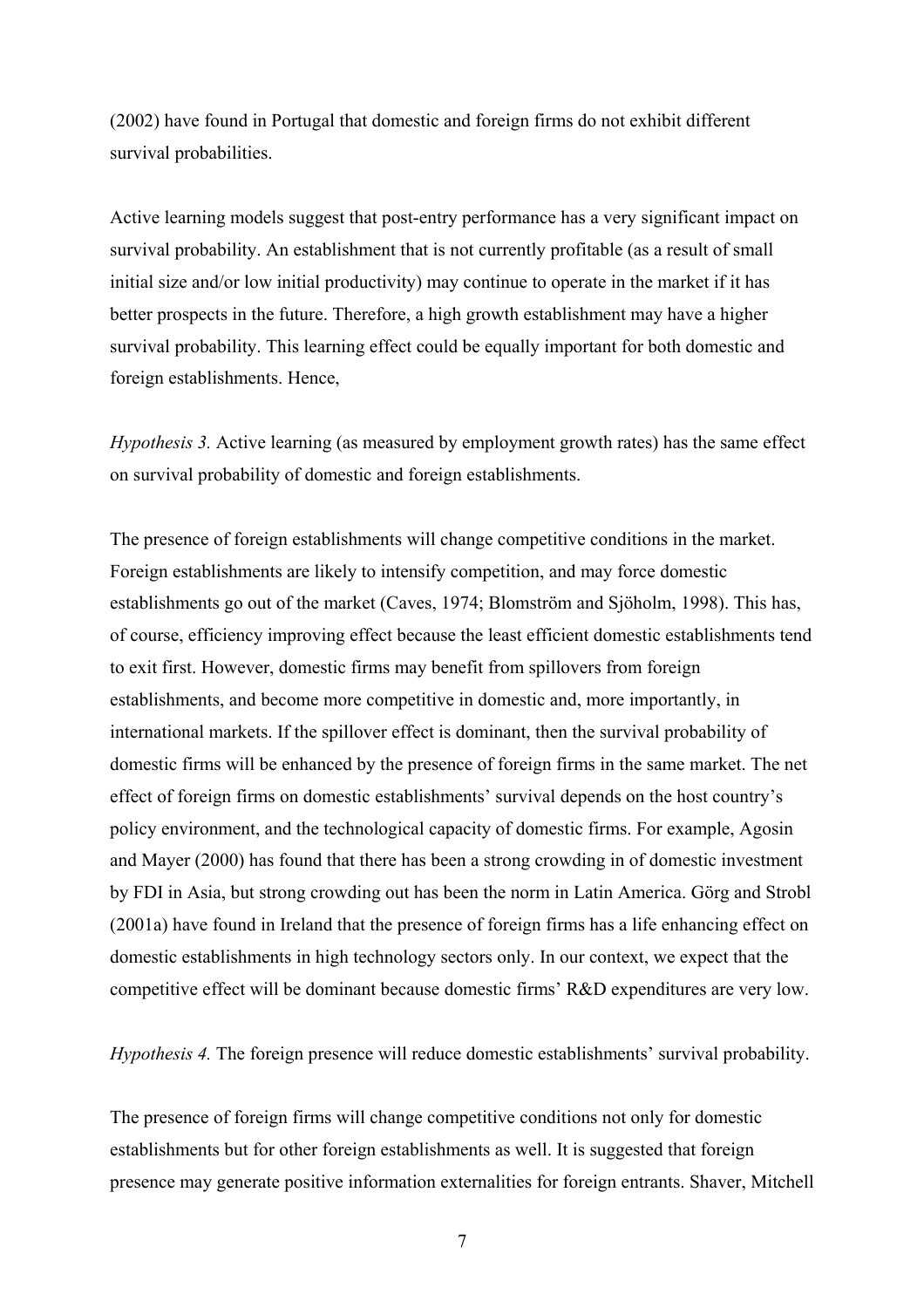and Yeung (1997) suggest that foreign firms will be more likely to survive the greater the foreign presence in the target industry if the entrant has an experience in another industry in the host country. Our data do not allow us to identify the presence of a firm in different industries. Therefore, we formulate the hypothesis in a weaker form.

*Hypothesis 5.* The foreign presence may enhance foreign establishments' survival probability.

"Gibrat's Law" is one of the most influential and controversial argument on firm growth. It states that growth rates of firms are independent of their sizes. The original formulation of Gibrat's Law ignores the processes of entry and exit, and their impact on firm growth. However, empirical studies provide ample evidence that although the survival rate of entrants is low, those who survive achieve very high growth rates, leading to a negative correlation between size and growth among surviving firms (for early studies, see Evans, 1987 a and 1987b; Hall, 1987. For a recent study on the growth rate of Japanese manufacturing plants in the US, see Blonigen and Tomlin, 2001). This finding is consistent with learning and real options theory. If new firms start at small scale because they are uncertain about their ability and/or they lack resources, those who prove to be efficient and profitable will survive, establish a reputation, and grow faster by investing internal resources or by lending. If this is the case, then the current size of the establishment will be negatively correlated with the current growth rate. This negative correlation, however, will be less significant for foreign establishments because the uncertainty and liquidity constraints are less severe for foreign than domestic firms.

*Hypothesis 6.* The impact of the current size on growth rate will be smaller for foreign establishments.

Although foreign firms may own superior technological and managerial expertise, they operate in a different environment, and face different types of learning challenges. As they operate in the domestic market, they gradually increase their output if they are more efficient. Thus, independent of its current size, foreign establishments tend to grow faster than domestic establishments.

*Hypothesis 7.* Foreign establishments have higher growth rate than domestic establishments.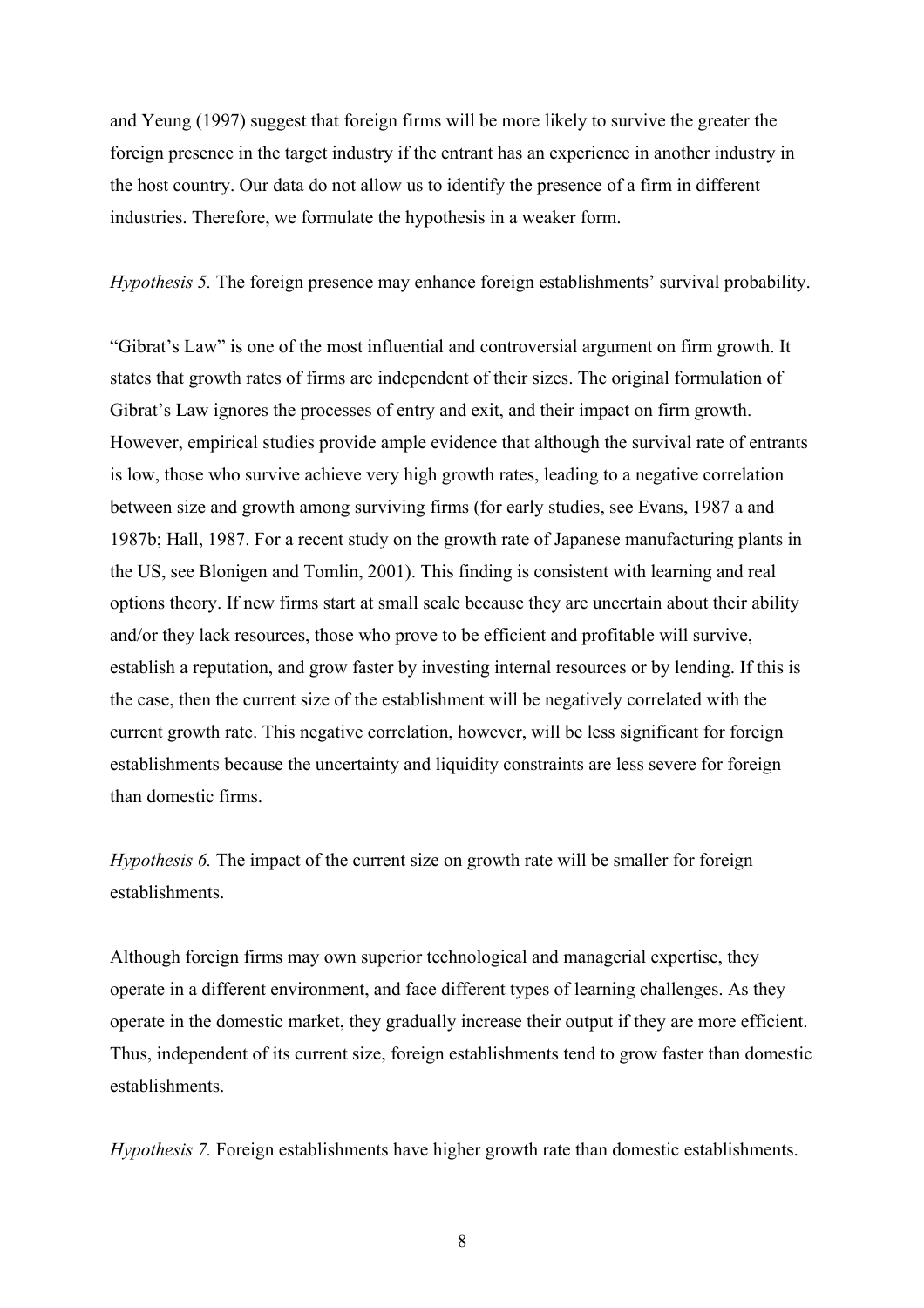These hypotheses summarize the expected behavioral differences between domestic and foreign establishments in Turkish manufacturing industries. After a brief description of policy environment and FDI flows in Turkey in the 1980s and 1990s in the following section, we will test these hypotheses by using establishment level panel data for Turkish manufacturing industries for the period 1983 to 1996 (sections 3 and 4).

#### 3. Foreign direct investment in Turkey

The first legislation in Turkey governing the foreign investments was introduced in the early 1950s. The Foreign Capital Law which was enacted in 1954 and the related Decree of the Council of Ministers had remained in force since the late 1980s. The Law and the Decree provided a quite liberal framework of general principles designed to create a favorable environment for FDI. However, it is suggested by some researchers that the government institutions, and most importantly the State Planning Organization, who were suspicious of foreign capital, had effectively kept inward foreign investment at low levels with various restrictive bureaucratic practices (Erdilek, 1982). Thus, the *cumulative* total of FDI authorized from 1950 to 1980 had reached only 229 million USD (Öniş, 1994).

The import substitution industrialization strategy followed by the Turkish governments in the 1960s and 1970s had to be abandoned as a result of a severe balance of payments crisis in the late 1970s. On January 24, 1980, the Turkish government announced a stabilization program that was fully implemented under the military regime after September 1980. The new program was based on outward-oriented trade strategy and foreign trade, product, and, later, capital markets have been liberalized to a large extent (for a comprehensive overview of the Turkish economy, see Kepenek and Tentürk, 2000).

The administrative system regulating FDI was reorganized in the early 1980s to simplify investment procedures and to eliminate ambiguities arising from the fragmented bureaucratic structure. Moreover, all discriminatory treatment foreign investor were subject to and conditions on local equity participation were gradually eliminated (Erdilek, 1986; Akpınar, 2001). The complete liberalization of capital accounts in 1989 provided an additional impetus for foreign investment. As a result, the number of firms with foreign participation increased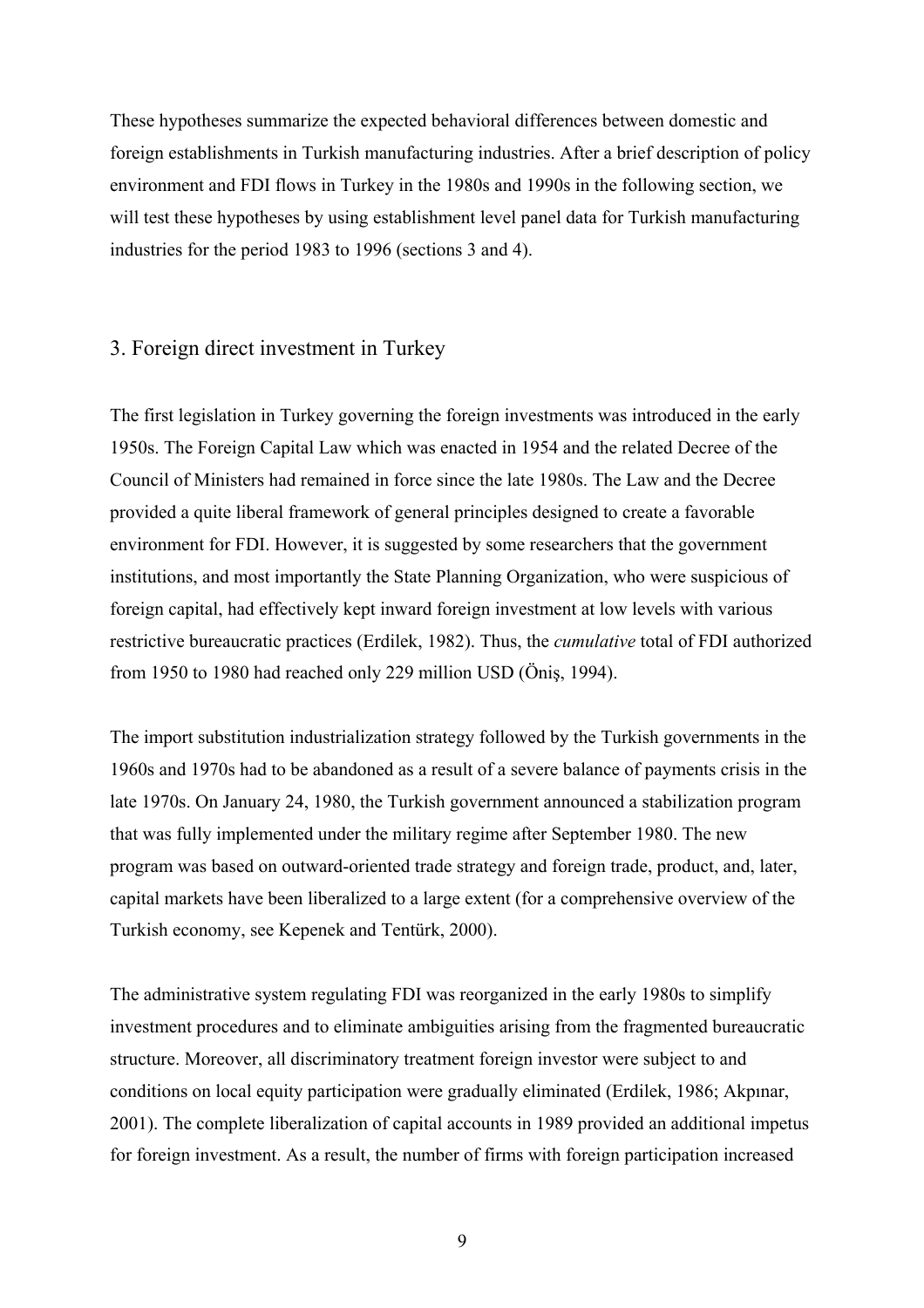from 78 in 1980 to 1,856 in 1990 and to 5,328 in 2000, whereas total value of inflow of FDI reached 2.6 billion USD in the 1980-89 period and 11.8 billion USD in the 1990-2000 period.<sup>4</sup> The manufacturing industry alone accounted for 55% of cumulative authorized FDI in the post-1980 period. $5$ 

The annual FDI has been about one billion USD in the 1990s. Many analysts claim that Turkey is under-performing relative to Central and East European Countries and other countries at the same level of development in attracting FDI (see, for example, Loewendahl and Ertugal-Loewendahl, 2000). However, an analysis of foreign firms' share in Turkish manufacturing employment and value added suggests that FDI plays a substantial role in Turkish manufacturing industries.

The share of foreign firms<sup>6</sup> in total number of private firms in the manufacturing industry was about 2.3 % in 1983, but it increased continuously up to 4.8 % in 1994 through acquisitions and entry.<sup>7</sup> There is a slight decline in the share in 1995 and 1996 that was caused by a rapid increase in the number of domestic firms (Figure 1).

The share of foreign firms in private manufacturing employment was about 8.6 % with 45 thousands people employed by foreign firms. Employment share of foreign firms increased gradually, especially after 1988, and reached 14.4 % in 1992. The number of employees in foreign firms dropped about 5 % from 1993 to 1996, but domestic firms secured more than 20% increase that led to a decrease in the employment share of foreign firms in 1995 and 1996.

The share of foreign firms in the capital stock of the Turkish private manufacturing industry has followed a pattern similar to the employment share in the 1980s and 1990s, but it has been

<sup>&</sup>lt;sup>4</sup> For the data on inward FDI and the list of all firms with foreign equity participation, see the web site of the Undersecretariat of Treasury (http://www.hazine.gov.tr).

<sup>5</sup> The share of the manufacturing industry in total FDI was about 88% in 1977 (Önis, 1994: 9).

<sup>&</sup>lt;sup>6</sup> Following the usual convention, "foreign firms" are defined as those joint vetures where foreign ownership is 10 % or more. If the foreign share is less than 10 %, it is considered to be portfolio investment. Joint ventures with more than 50% (90 %) foreign ownership are "majority-owned foreign firms" ("wholly-owned foerign firms").

<sup>7</sup> The data refers to all *private* establishments employing 25 or more people. The data source is the State Institute of Statistics (SIS) Longitudinal Database that includes all public and private establishments employing 10 or more people. Since the data for ownership are not available for "small" (those employing 10-24 people) establishments for the whole period, they are not covered in our study. The statistical unit is the "establishment" which is the main decision-making unit. Most of the firms in Turkish manufacturing inddustries own only one establishment.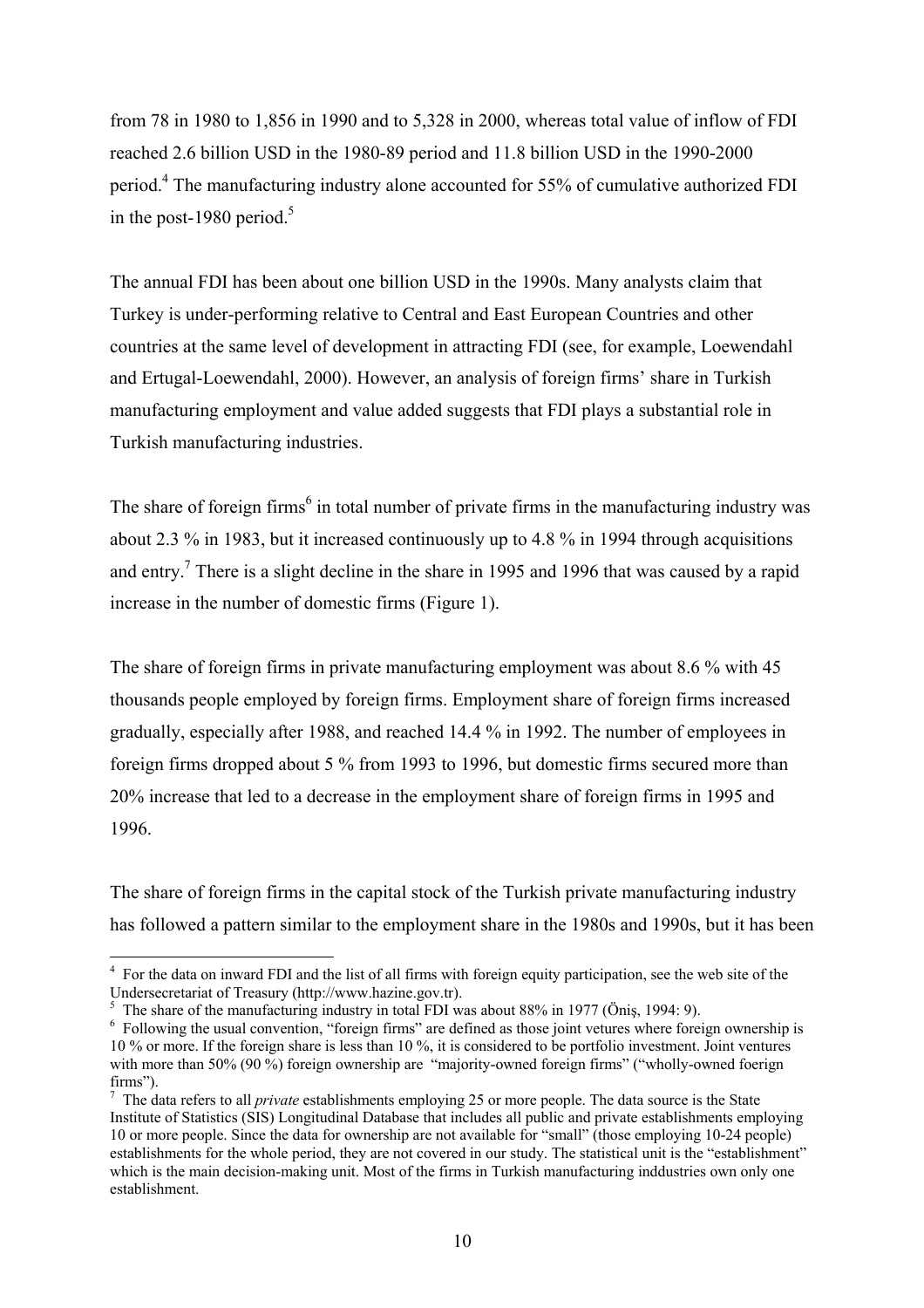considerably higher than the employment share because foreign firms tend to use more capital-intensive technologies. The share of foreign firms in capita stock was about 15 % in 1983, but it exceeded 20 % in the early 1990s, followed by a few percentage points decline in the mid-1990s.

Foreign firms are on average more productive than domestic firms. Consequently, their share in manufacturing value added is quite substantial. They produced about 15 % of value added in 1983, and increased their share continuously until 1993 (29 %). As observed in other variables, the value added share decreased slightly in 1994-96. Although the value added share of majority-owned foreign firms follows a similar pattern, there are interesting differences. Majority-owned foreign firms did not increase significantly their share in value added until 1987 (from 5.3 % in 1983 to 6.3 % in 1987). However, after the elimination of local equity participation and minimum export requirements in 1986 (Öniş, 1994: 96), majority-owned foreign firms realized a rapid growth in their valued added share throughout the period under consideration, and produced 20.6 % of manufacturing value added in 1996. In other words, all the expansion in value added share was achieved by majority-owned foreign firms, whereas minority-owned foreign firms (with equity participation within the 10- 50 % range) kept their shares almost constant around 8-10 % since the mid-1980s (see also Tatoglu and Glaister, 1998).<sup>8</sup>

Table 1 summarizes the characteristics of domestic and foreign firms that were established after 1983. The variables in Table 1 are also used in the econometric analysis in the following section. Since we expect significant differences in entry characteristics, the same statistics are provided for entry year observations. Finally, since foreign firms are on average large than domestic firms, the data for "large" domestic firms are presented for comparison.

As observed in many other countries, foreign firms in Turkey are characterized by

- larger size (in terms of the number of employees),
- use of more capital-intensive technologies,
- higher propensity to transfer technology from abroad,
- higher proportion of imported machinery in capital stock,
- R&D intensity,
- higher wages,

1

• lower proportion of the base wage in wage bill,

<sup>8</sup> Cieslik and Ryan (2002) also found a similar shift from minority-owned joint ventures in the Central and Eastern Europe in favour of wholly-owned foreign firms.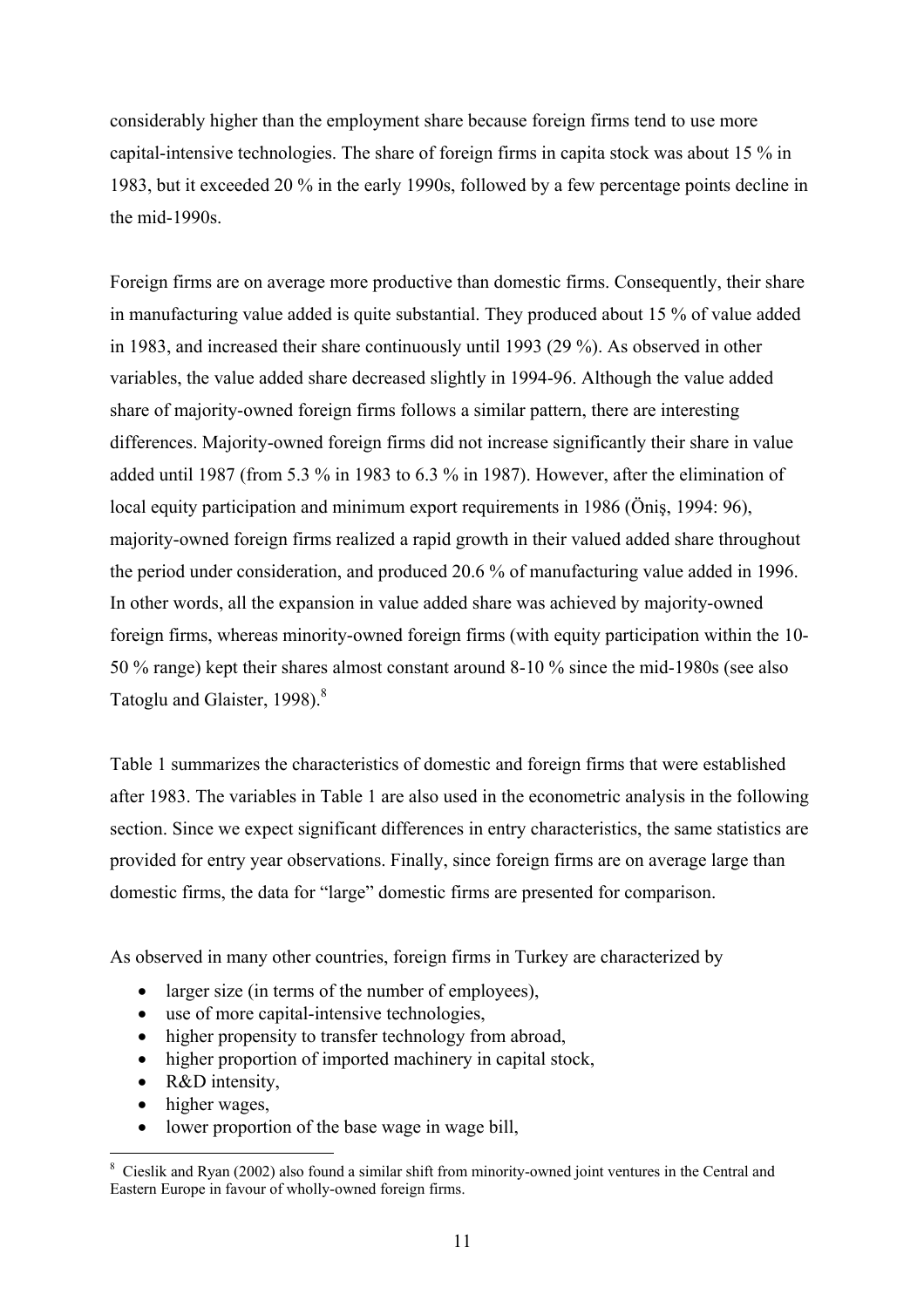- advertisement intensity,
- avoidance of subcontracting relations,
- higher interest payments, and
- higher profit rates.

Moreover, although foreign firms are more likely to export (almost half of foreign firms export whereas the proportion of exporters among domestic firms is only 22 %), they tend to operate in import-competing (high ratio of import to apparent domestic consumption), and inward-oriented (low export intensity) sectors.

It is interesting to observe the fact that most of these differences exist between foreign firms and *large* domestic firms. The most notable change is observed in the share of imported machinery and export behavior. In terms of these variables, there is not any significant different between foreign and large domestic firms. Moreover, the degree of foreign ownership seems to be not so important. There is no substantial difference between minorityand majority-owned foreign firms.

The data on entry characteristics reveal that foreign and domestic firms start their lives differently, and entry-time differences seem to persist. Most importantly, foreign entrants are almost two times larger that domestic entrants (Hypothesis 1). As discussed in Introduction, the difference in entry size could be explained by real options theory and liquidity constraint. First, since foreign firms may have more information about their performance and, possibly, on market conditions as a result of their prior experience in other countries, the problem of sunk commitment could be less severe for foreign firms than domestic firms. Second, since foreign firms may have relatively abundant financial resources, and better access to external funding, they are not financially constrained. The fact that the interest payments/sales ratio is higher for foreign firms indicates that they easily raise external funding to finance their activities.

Does ownership matter for survival? Figure 2 shows that the survival rates for foreign and domestic firms are different. 40 % of domestic firms cannot survive until age 6, whereas the same (hazard) rate for foreign firms is only 20 %.<sup>9</sup> As in the case of other variables, the survival rates for minority and majority-owned foreign firms are almost the same. Moreover, large domestic firms' survival rates are comparable to those of foreign firms. This finding

The log-rank test rejects the equality of the survival functions for domestic and foreign firms at the 5 % level.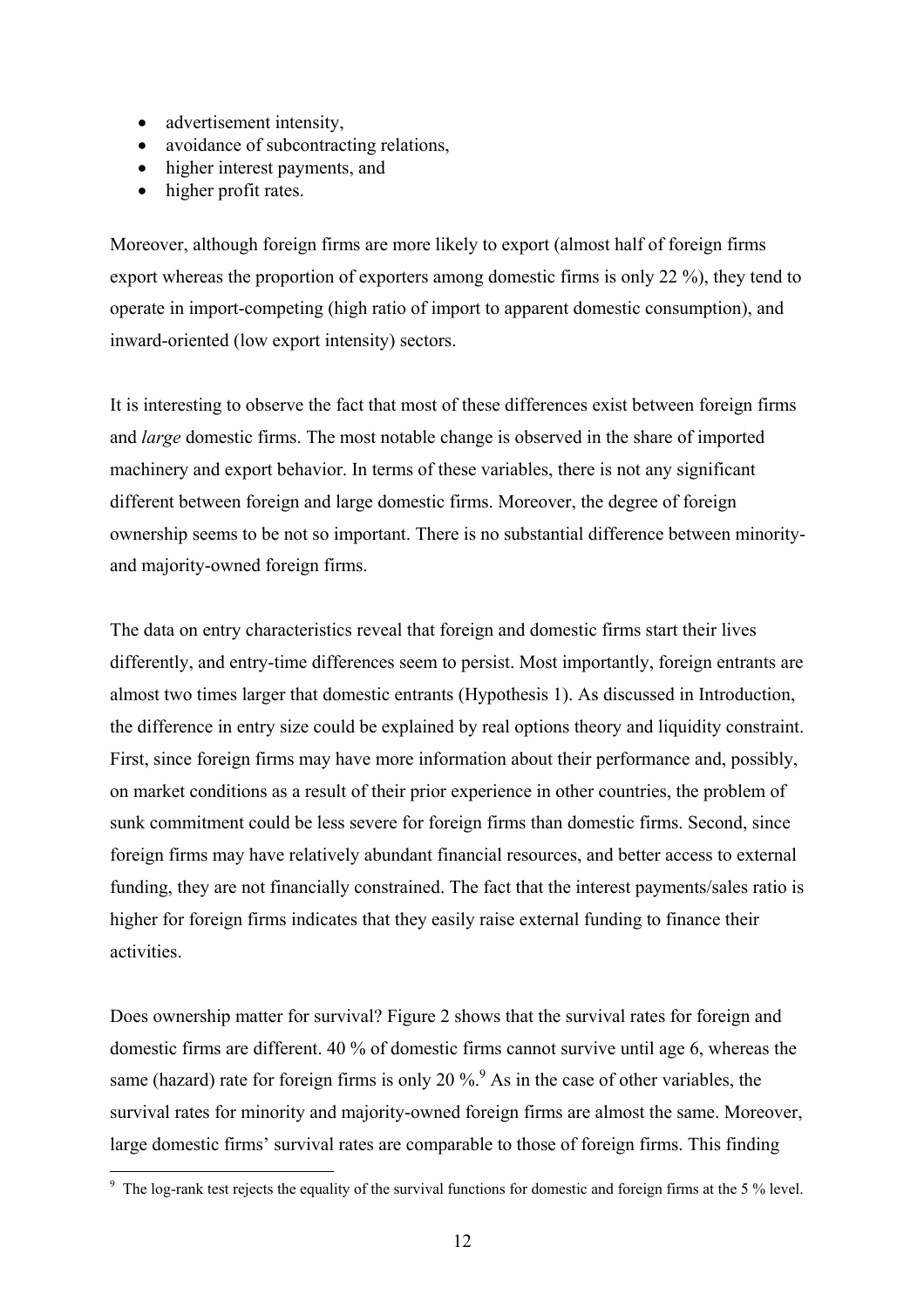points out that the firm size could be an important explanatory variable in explaining differences in survival rates. A comprehensive analysis of the factors that determine the survival probability requires the estimation of a formal econometric model, as the one in the following section.

#### 4. Determinants of survival: An econometric analysis

Our analysis shows that there are substantial (and statistically significant) differences between the survival rates of foreign and domestic firms in Turkish manufacturing industries. In order to test if foreign ownership matters for survival, we estimate a Cox proportional hazards model.

The econometric analysis of survival is based on the estimation of the hazard function that defines the probability of exit in a certain time period as a function of a set of time-varying covariates, conditional on being survived until that time period. A functional form has to be assumed for the hazard function in the empirical implementation of the model. The Cox proportional hazards model is used frequently in empirical studies. The Cox model assumes a proportional hazard function that is defined by

## $h(t) = h_0(t)e^{X_t^t\beta}$

1

where  $h_0(t)$  is the baseline hazard function, *X* is a vector of explanatory variables, and *β* is a corresponding vector of regression coefficients. The *β* parameters are estimated by the maximization of the partial likelihood function that does not require the specification of  $h_0(t)^{10}$ .

The dependent variable is the time of exit. The exit time of those plants that survived until the end of 1996 is not observed (the longitudinal data for the period 1983 to 1996 were used in the analysis). Thus the distribution of the dependent variable is censored at year 1996. In the estimation of the Cox proportional hazard function, we use two sets of explanatory variables. The first set includes establishment-specific variables. The second set includes data

<sup>&</sup>lt;sup>10</sup> There are alternative models where the functional form of  $h_0(t)$  is explicitly defined as a certain distribution (exponential, Weibull, etc.). We estimated our model with different distributional assumptions. Since the results were similar, we report only the Cox proportional hazards model results.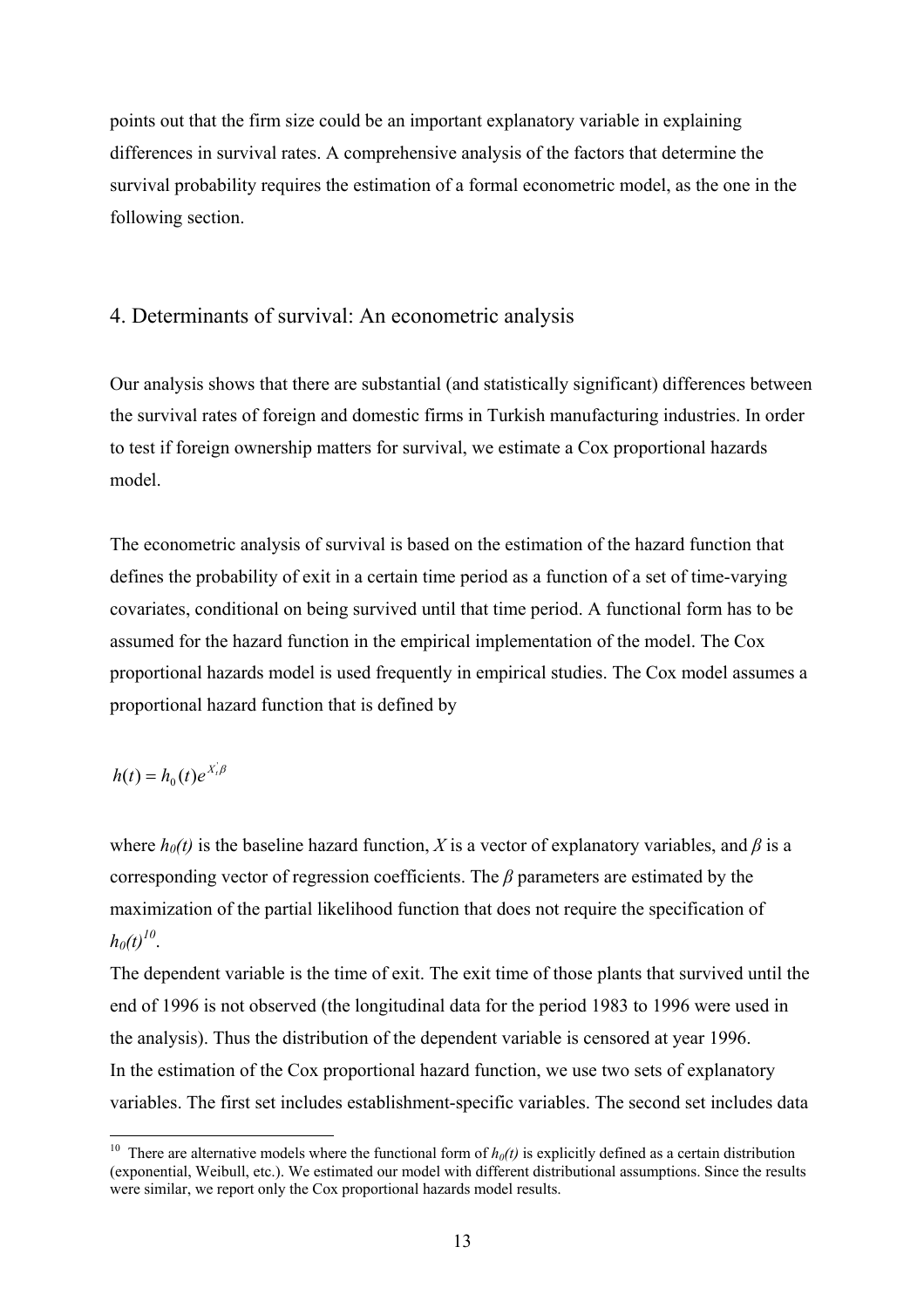about the characteristics of the industry defined at the 4-digit ISIC level in which the plant operates. This specification allows us to infer the plant- and sector-specific characteristics that determine the survival process.

One of the main purposes of this paper is to test if foreign establishments have different survival probabilities. We use a continuous variable, the share of foreign ownership (FDI), to test this hypothesis (Hypothesis 2). We also experimented with dummy variables for minority-, majority- and wholly-owned foreign firms, but results were not qualitatively different $11$ 

Almost all empirical studies on survival find that the establishment size is one of the main determinants of survival (or hazard) probabilities (see Agarwal and Audretsch, 2001, and references therein). Therefore, we use the (log) number of employees to test the impact of size on survival (the LL variable). The average annual growth rate of the establishment since the entry year (LGR) is used to check if active learning, as proxied by growth, plays a role in determining the survival probability (Mata, Portugal, Guimarães, 1995). The interactions of these two variables with the FDI variable (LL\*FDI, and LGR\*FDI) are added into the model to check if the effects of size and learning (Hypothesis 3) differ between domestic and foreign firms.

The fourth hypothesis suggests that the foreign presence will reduce domestic establishments' survival probability because of intensified competition. The market share<sup>12</sup> of foreign firms. FDIMSH, is added into the model to test this hypothesis, whereas its interaction with the FDI variable (FDIMSH\*FDI) is used to test the next hypothesis.

The following variables are also added into the Cox proportional hazard model to incorporate the effects of establishment- and industry-level characteristics.

KL is defined as the (log) capital/labor ratio where "capital" is calculated by the perpetual inventory method at the establishment level, and "labor" is measured by the number of employees. It is used to capture the effect of capital intensity of survival probability. ADVERINT (the advertisement expenditures/sales ratio), SUBINPUT (the share of subcontracted

<sup>&</sup>lt;sup>11</sup> Estimation results for models with FDI dummy variables are available from the authors upon request.<br><sup>12</sup> The "market" is defined at the ISIC 4-digit level (Rev. 2).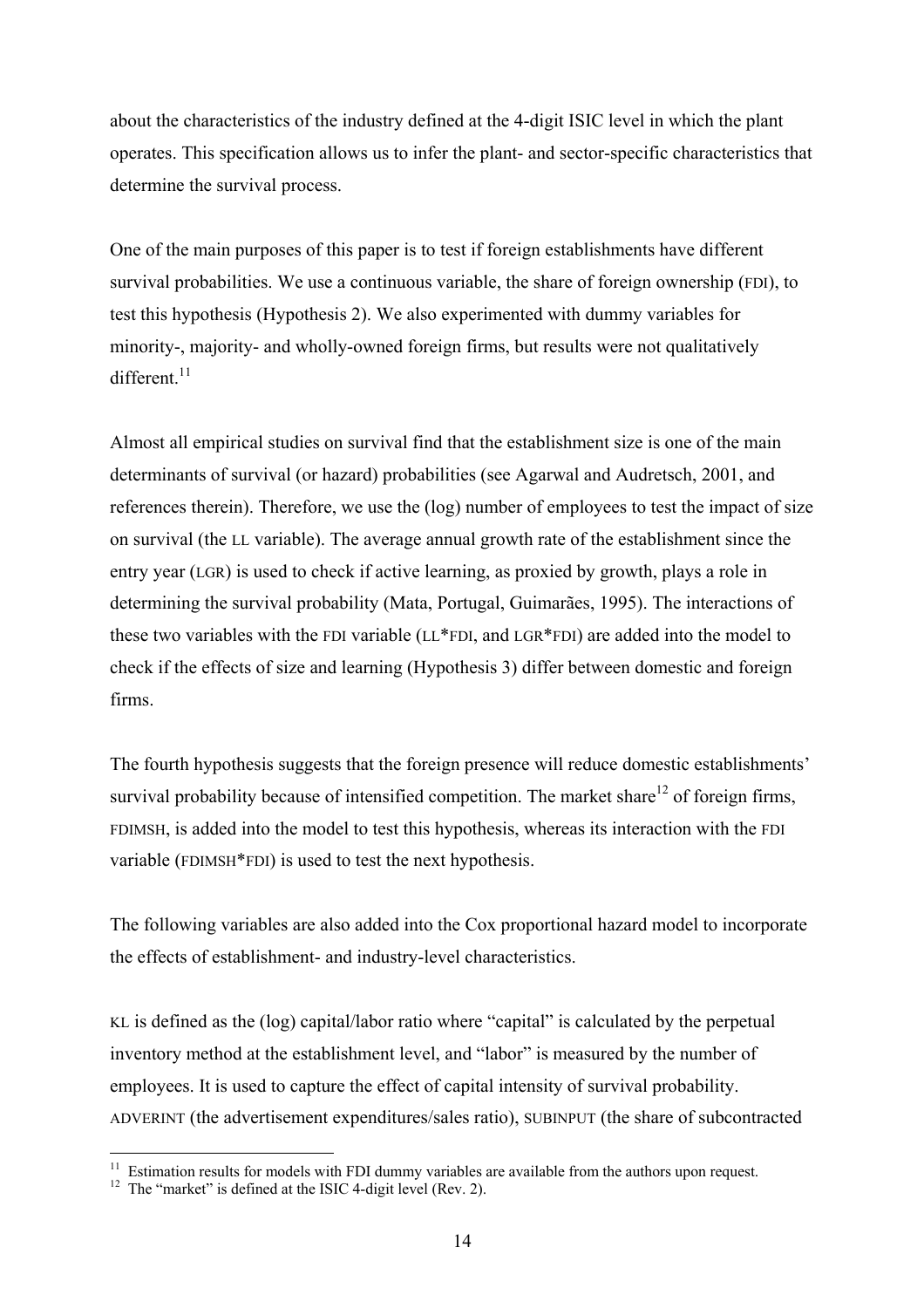inputs in total inputs) and SUBOUTPUT (the share of output subcontracted by other firms in total output) are proxies for product and process characteristics. Advertisement will be higher for those products where "brand image" or reputation is important. Advertisement intensity may lead to rapid growth. Moreover, investment in advertisement is a sunk cost that cannot be recovered in other activities. Thus, exit will be less likely for advertisement intensive firms. Subcontracting can improve firms' flexibility and reduce exit costs, i.e., SUPINPUT and SUBOUTPUT variables may have a positive impact on hazard rates. The data for exporting firms are available since 1990. Therefore, we use a dummy variable for exporters, EXPDUM, to test if export-oriented firms have higher survival probability in the period 1990-95.

There are three variables regarding the technological level of the establishments: TECHTRAN (a dummy variables that takes value 1 if the establishment acquired a foreign technology through licensing, know how agreements, etc.), RDINT (R&D intensity, the R&D expenditures/sales ratio), and IMPMACH (the share of imported machinery in fixed capital stock). These variables measure various aspects of technological capability: TECHTRAN and IMPMACH reflect imported disembodied and embodied technology, respectively, whereas RDINT is a measure of in-house innovative capability. All these three variables are expected to have a positive impact on survival probability because technologically advanced establishments are expected to have better prospects in the future. (The RDINT and IMPMACH variables are available only since 1990.)

There are four variables about the financial aspects of the conduct of the establishments: INTPAY (the ratio of interest payments to sales revenue), PMARGIN (the profit margin, profits before taxes divided by sales revenue), PRSHARE ("profit sharing", the proportion of non-wage payments to workers in total payments for labor), and LW (the log wage rate). *Ceteris paribus*, higher interest payments means bigger financial burden on the establishment, i.e., higher hazard probability. PMARGIN will have the opposite effect: profitable establishments are more likely to survive. The wage rate (LW) measures the skill level: higher the skill level, higher the survival probability. PRSHARE is more difficult to interpret. Firms may tend to offer higher non-wage payments to boost labor flexibility (by lowering severance payments) and to share risks with their workers. Therefore, higher value of the PRSHARE variable may associate with higher hazard probability.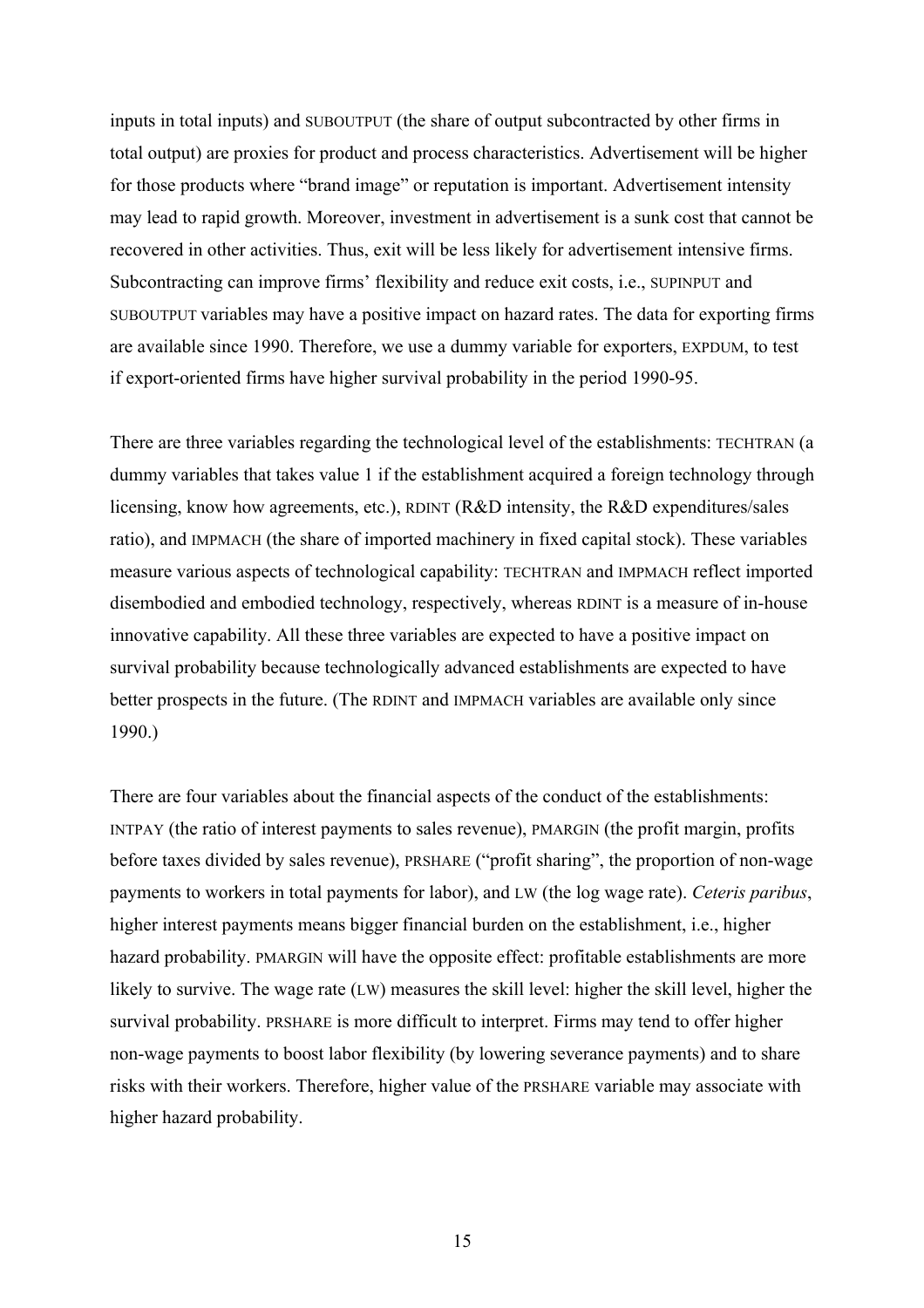Finally, there are six industry-level variables. The entry rate (ENTRATE, the proportion of entrants in the industry) is related with the level of competition. An increase in the entry rate will lead to stiffer competition that will eventually reduce the survival probability. IMPENET and EXPINT are import intensity (the ratio between imports and apparent consumption), and export intensity (the ratio between exports and domestic output). These two variables are used to capture the effects of international competition on the survival probabilities. SECTGR and SECTGRPR are annual growth rates of real industrial output and output prices (at the industry level). These two variables are related with market prospects, and expected to have a positive impact on survival probability.

Cox proportional hazard model estimates are presented in Table 2 (columns 1-3). All models are stratified by ISIC 4-digit industries because the underlying hazard functions could be industry-specific. All models also include time-dummies to take into account the effects of the business cycles and other shocks on hazard rates. Hazard ratios presented in the table indicate the effect of the variable on hazard probability. A coefficient larger than 1 indicates that the variable increases (decreases) the hazard (survival) probability, whereas a coefficient smaller than 1 has the opposite effect.

The first model in Table 2 is estimated by using all observations, i.e., all establishments that exist in the period 1983-95. Since there is no information about the entry time and entry characteristics of those establishments that are observed the first time in the 1983 database, the growth rate (LGR) variable for those establishments is calculated as if they were established in 1983, and a dummy variable for these establishments are included into the model. The second model is estimated by using the data for all *entrants* for the period 1984- 95, i.e., for those establishments that enter into the database after 1983. Finally, the third model is estimated for all entrants for the period 1990-95 to be able to use three additional explanatory variables, EXPDUM, RDINT, and IMPMACH, that are available only for that period.

All three models offer similar results: the establishment size and the growth rate are major determinants of survival. Large and rapidly growing establishments are less likely to exit from the market. In all three models, the presence of foreign establishments does not have any impact on hazard rates. Foreign establishments make life for others neither more difficult (through stiff competition), nor easier (through spillovers). This result is quite interesting because, for example, De Backer and Sleuwaegen (2003) have found at the industry level that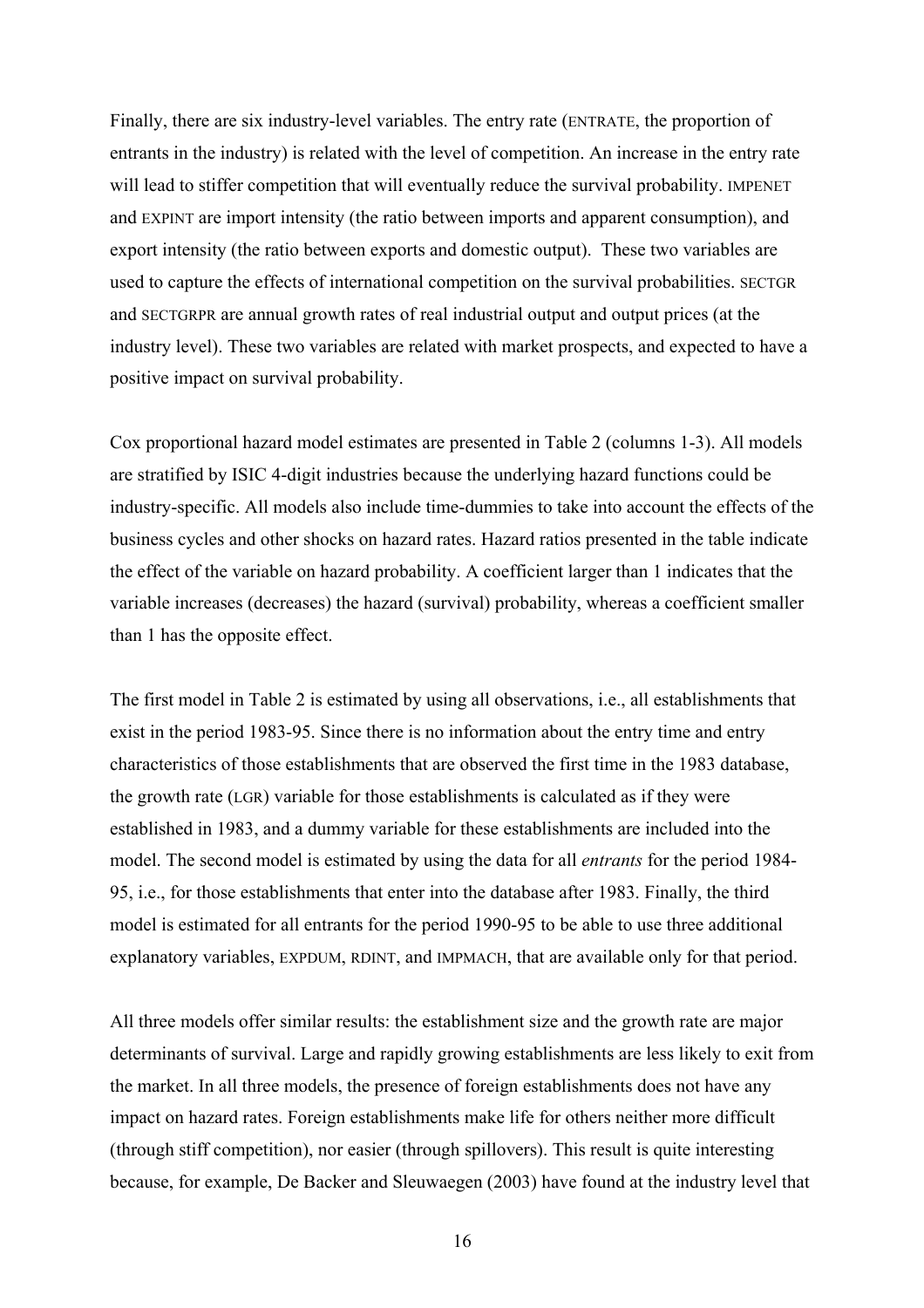even in a developed country like Belgium, import competition and FDI stimulate exit of domestic firms, and discourage entry by domestic entrepreneurs.

In all three models, foreign ownership does not matter for survival. Neither the foreign ownership variable itself, nor its interactions with size, growth, and foreign presence have any impact on hazard probabilities. (The interaction between LGR and FDI variables is barely significant in the third model.) The joint significance of four foreign ownership variables (FDI, LL\*FDI, LLGR\*FDI, and FDIMSH\*FDI) is also rejected by the log likelihood test in all survival models (see the FDI test statistics in Table 2).

Technologically advanced (the TECHTRAN, and IMPMACH variables), export-oriented (the EXPDUM variable) and skill-labor using (the LW variable) establishments have higher survival probabilities. All financial variables (INTPAY, PMARGIN, and PRSHARE) have the expected impact on hazard probabilities. Capital-intensive establishments and subcontractors find it easier to exit, whereas rapid growth in real industrial output and output prices improve survival prospects. Establishments operating in import competing industries have higher survival probabilities. This finding bears a resemblance to the so-called import discipline hypothesis.

Although it is not the main focus of our paper, we also estimate the growth equations for all entrants. The employment growth rate is defined as

$$
g_t = (L_t - L_{t-1})/L_{t-1}
$$

where  $L_t$  is the number of employees at time *t*. If the firm exits at time *t*, the employment growth rate will be equal to  $-1$ . Since the dependent variable is censored at  $-1$ , we use the following random effects Tobit specification to estimate the growth model:

$$
g_{i,t} = \begin{cases} X'_{i,t-1}\beta + \alpha_i + \varepsilon_{i,t} & \text{if } X'_{i,t-1}\beta + \alpha_i + \varepsilon_{i,t} > -1 \\ -1 & \text{if } X'_{i,t-1}\beta + \alpha_i + \varepsilon_{i,t} \leq -1 \end{cases}
$$

where  $\alpha_i$ 's are random establishment-specific effects.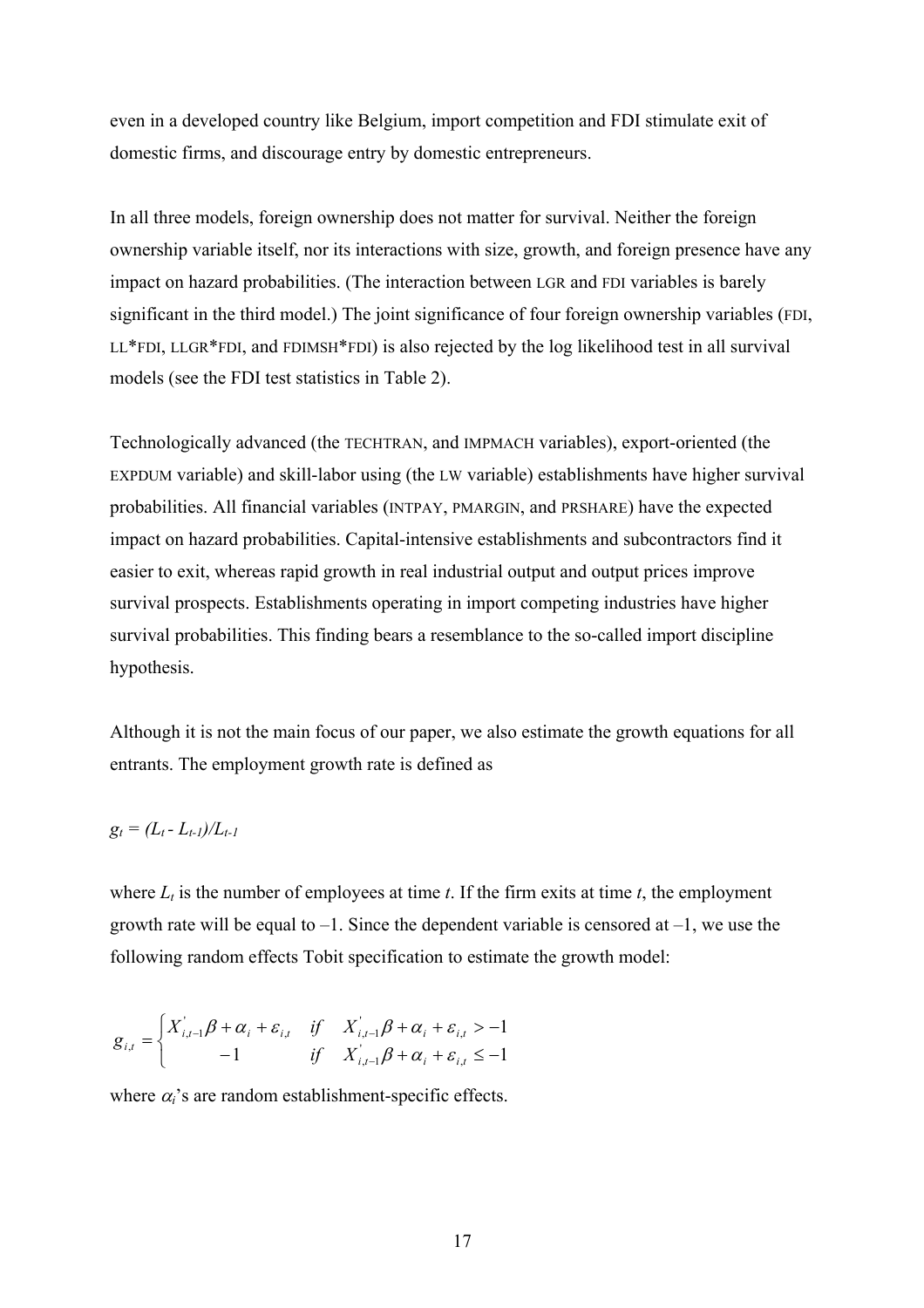All explanatory variables are the same as in the survival model with only one exception. Instead of the average growth rate variable, LGR, we use the (log) age of the establishment (LAGE) because previous studies show that establishment size is one of the main determinants of growth rates.

As may be expected, the estimation results of the growth model are somewhat similar to the estimation results of the survival model though there are some interesting differences.

The size of the establishment has a weak positive impact on the growth rate, because small establishments, as found before, are more likely to exit (however, this impact is not statistically significant in the period 1984-95, providing a weak support for the Gibrat's law). Establishment age has a negative impact on the growth rate, i.e., young establishments, *ceteris paribus*, grow faster. But this relationship does not receive any support from the data for the shorter time period (1990-95).

The presence of foreign establishments does not have any impact on the growth rates of domestic and foreign establishments alike (the coefficients of the FDIMSH and FDIMSH\*FDI variables are statistically insignificant). Foreign establishments have higher growth rates than domestic establishments: the coefficient of the FDI variable is positive and statistically significant for both time periods.<sup>13</sup> However, this impact gets smaller for large and/or old foreign establishments (negative coefficients for the LL\*FDI and LAGE\*FDI variables). In other words, although foreign establishments start large compared to the domestic establishments, they are nevertheless small compared to their "optimal" size, and, hence, achieve growth rates faster that domestic establishments or large/old foreign establishments do. These results show that foreign firms, although they are in a better financial position, and have prior experience, are cautious in entering a foreign market, and tend to grow rapidly after gathering information on market conditions and its performance. Foreign firms could achieve faster growth rates especially in the early post-entry period because they are not financially constrained as a result of higher profit rates and access to external funds.<sup>14</sup> These results support hypotheses 6 and 7.

<sup>&</sup>lt;sup>13</sup> The joint significance of the FDI variables is not rejected at the 5 % level for the period 1984-95 and at the 11% level for the priod 1990-95.

<sup>&</sup>lt;sup>14</sup> Mata and Portugal (2002) and Blonigen and Tomlin (2001) also find that foreign firms achieve faster growth especially during their early infancy.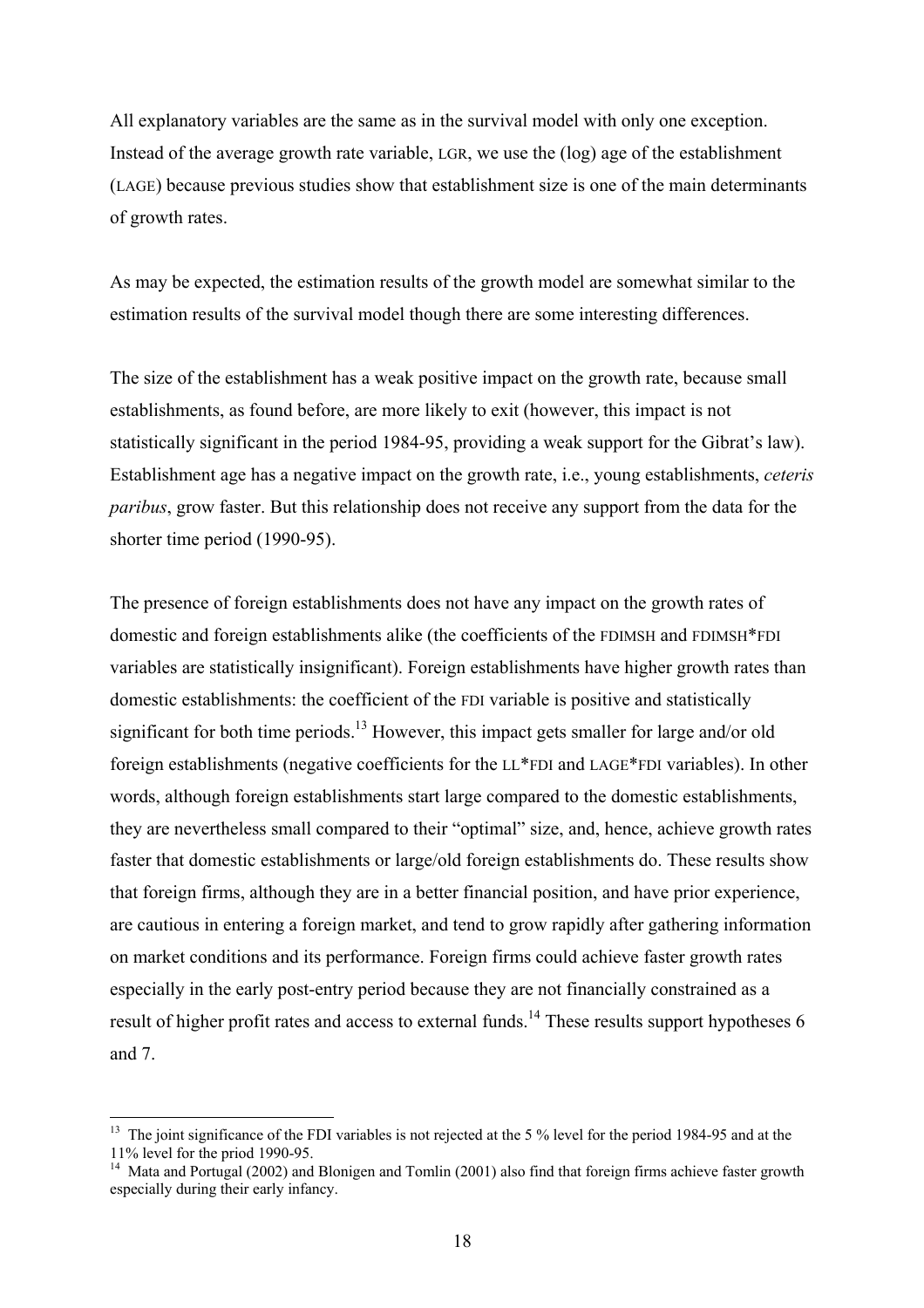### 5. Conclusions

In this paper, we analyze the impact of foreign direct investment on the dynamics of foreign and domestic establishments, i.e., entry, selection (exit), and growth processes. We obtain three main conclusions on the basis of our analysis on foreign and domestic establishments in Turkish manufacturing industry for the period 1983-96:

First, there are significant differences between entry characteristics of foreign and local firms. Most importantly, foreign entrants are almost two times larger that domestic entrants. At the time of entry, foreign firms use more capital intensive technologies, pay higher wages, have better access to formal sources of funding, are more profitable, and have a stronger tendency to export relative to domestic firms.

Second, entry-level differences persist after entry, and foreign firms are more likely to survive. In other words, a large proportion of domestic firms go bankrupt in a few years, whereas the exit rate is much lower for foreign firms.

Third, although foreign firms are less likely to go bankrupt, neither foreign ownership itself nor foreign presence in the market matter for survival. What matters is other firmcharacteristics such as the size of the firm, the growth rate of the firm, the cost of external funding, profitability, quality of the labor force, etc. In other words, foreign firms are less likely to go bankrupt not because of their foreign ownership, but because of their (initial) size and other characteristics. However, foreign firms, even after controlling for other characteristics, seem to achieve higher growth rate in their early years.

Policy implications of our findings can be summarized as follows:

First, the foreign ownership and the presence of foreign firms in the market do not have any impact on the survival of domestic (and foreign) firms. Therefore, i) there is no need to fear that foreign firms impose an unduly pressure on domestic firms, and ii) there is no need to expect positive gains from FDI in the form of better passive learning. In other words, the enterprise policy should be ownership-neutral.

Second, there are considerable differences between entry characteristics of foreign and domestic firms, and these differences are persistent, and determine the post-entry performance and survival probability. Entry characteristics are extremely important for the performance of firms, the efficiency of the competition process, and, the performance of the economy. Therefore, the enterprise policy should aim at influencing entry characteristics through focusing on training of entrepreneurs, providing managerial and technical information, facilitating technology transfer, providing initial financial support (seed and venture capital), etc.

#### References

Agarwal, R. amd Audretsch, D.B. (2001), "Does Entry Size Matter? The Impact of the Life Cycle and Technology on Firm Survival", *Journal of Industrial Economics,* 49: 21-43.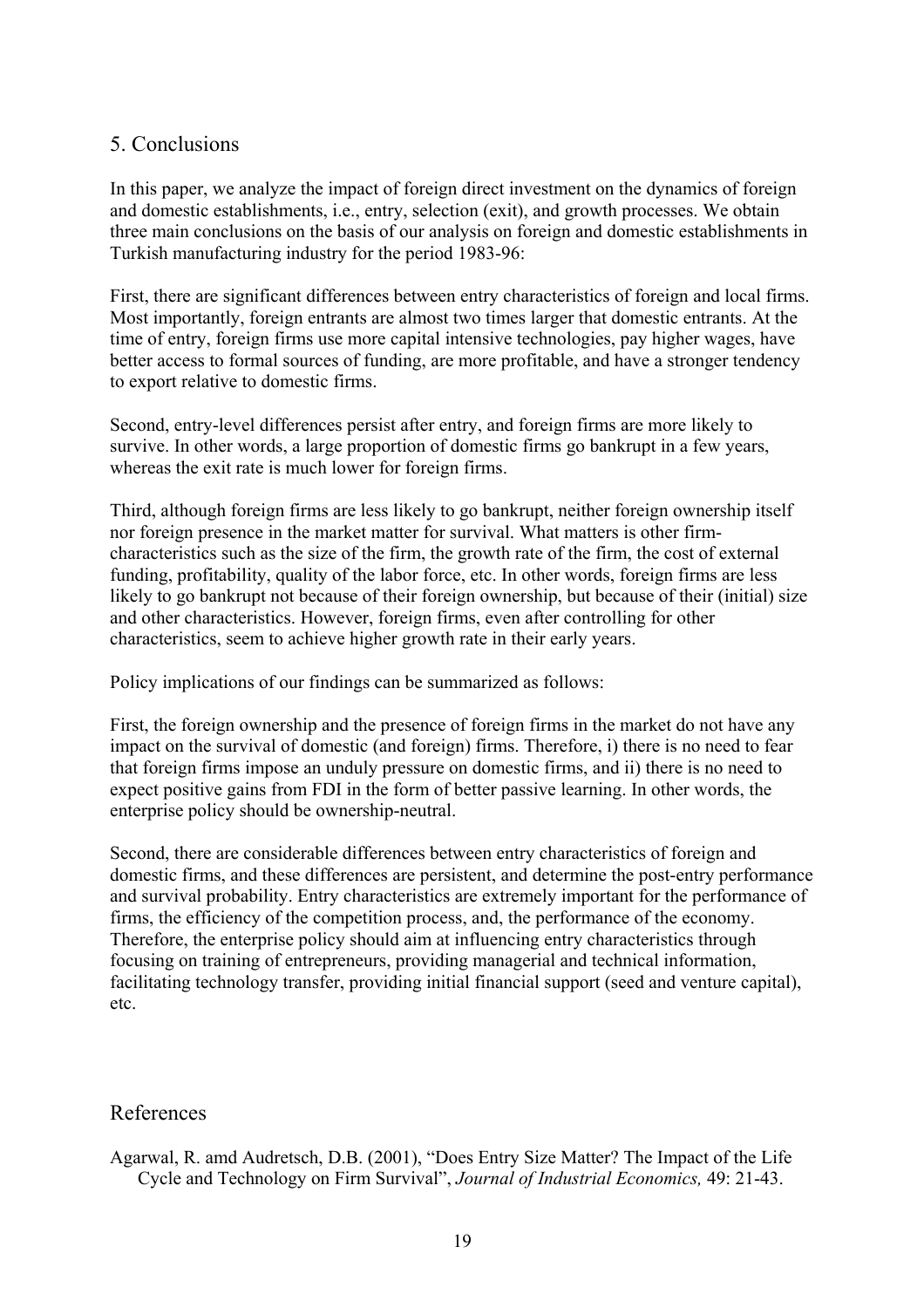- Agosin, M.R. and Mayer, R. (2000), *Foreign Investment in Developing Countries: Does it Crowd in Domestic Investment?*, UNCTAD Macroeconomic and Development Policies Discussion Paper No. 146.
- Aitken, B. and Harrison, A. E. (1999), "Do Domestic Firms Benefit from Direct Foreign Investment?", *American Economic Review,* 89: 605-618.
- Aitken, B. Hanson, G.H. and Harrison, A.E. (1997), "Spillovers, Foreign Investment, and Export Behavior", *Journal of International Economics*, 43: 103-132.
- Aitken, B., Harrison, A. and Lipsey, R.E. (1996), "Wages and Foreign Ownership: A Comparative Study of Mexico, Venezuela and the United States", *Journal of International Economics,* 40: 345-371.
- Akpınar, A. (2001), *Turkey's Experience with Bilateral Investment Treaties*, paper presented at the OECD Investment Compact Regional Roundtable, May 28-29, Dubrovnik [http://www1.oecd.org/daf/conference/Dubrovnik/akpinar.pdf]
- Aslanoglu, E. (2000), "Spillover Effects of Foreign Direct Investments on Turkish Manufacturing Industry", *Journal of International Development*, 12: 1111-1130.
- Barkema, H.G., Bell, J.H.J. and Pennings, J.M. (1996), "Foreign Entry, Cultural Barriers, and Learning", *Strategic Management Journal*, 17: 151-166.
- Blomström, M. and Kokko, A. (1998), "The Impact of Foreign Investment on Host Countries: A Review of the Empirical Evidence", *Journal of Economic Surveys*, 12: 247-277.
- Blomström, M. and Kokko, A. (2001), "Foreign Direct Investment and Spillovers of Technology", *International Journal of Technology Management*, 22: 435-454.
- Blomström, M. and Sjöholm, F. (1999), "Technology Transfer and Spillovers: Does Local Participation with Multinationals Matter?", *European Economic Review*, 43: 915-923.
- Blonigen, B.A: and Tomlin, K. (2001), "Size and Growth of Japanese Plants in the United States", *International Journal of Industrial Organization*, 19: 931-952.
- Borensztein, E., De Gregorio, J. and Lee, J.W. (1995), *How Does Foreign Direct Investment Affect Economic Growth?* NBER Working Paper No. W5057.
- Branstetter, L. (2000), *Is Foreign Direct Investment a Channel of Knowledge Spillovers? Evidence from Japan's FDI in the United States,* NBER Working Paper No. W8015.
- Caves, R. (1974), "Multinational Firms, Competition and Productivity in Host Country Markets", *Economica,* 41: 176-193.
- Caves, R.E. (1998), "Industrial Organization and New Findings on the Turnover and Mobility of Firms", *Journal of Economic Literature*, 36: 1947-1982.
- Cieslik, A. and Ryan, M. (2002), "Characterising Japanese Direct Investment in Central and Eastern Europe: A Firm Level Investigation of Stylised Facts and Investment Characteristics", *Post-Communist Economies*, 14: 509-527.
- Das, S.P. (2002), "Foreign Direct Investment and the Relative Wage in a Developing Economy", *Journal of Development Economics,* 67: 55-77.
- De Backer, K. and Sleuwaegen, L. (2003), "Does Foreign Direct Investment Crowd Out Domestic Entrepreneurship?", *Review of Industrial Organization*, 22: 67–84.
- Delios, A. and Beamish, P.W. (2001), "Survival and Profitability: The Roles of Experience and Intangible Assets in Foreign Subsidiary Performance", *Academy of Management Journal*, 44: 1028-1038.
- Djankov, S. and Hoekman, B. (2000), "Foreign Investment and Productivity Growth in Czech Enterprises", *World Bank Economic Review,* 14: 49-64.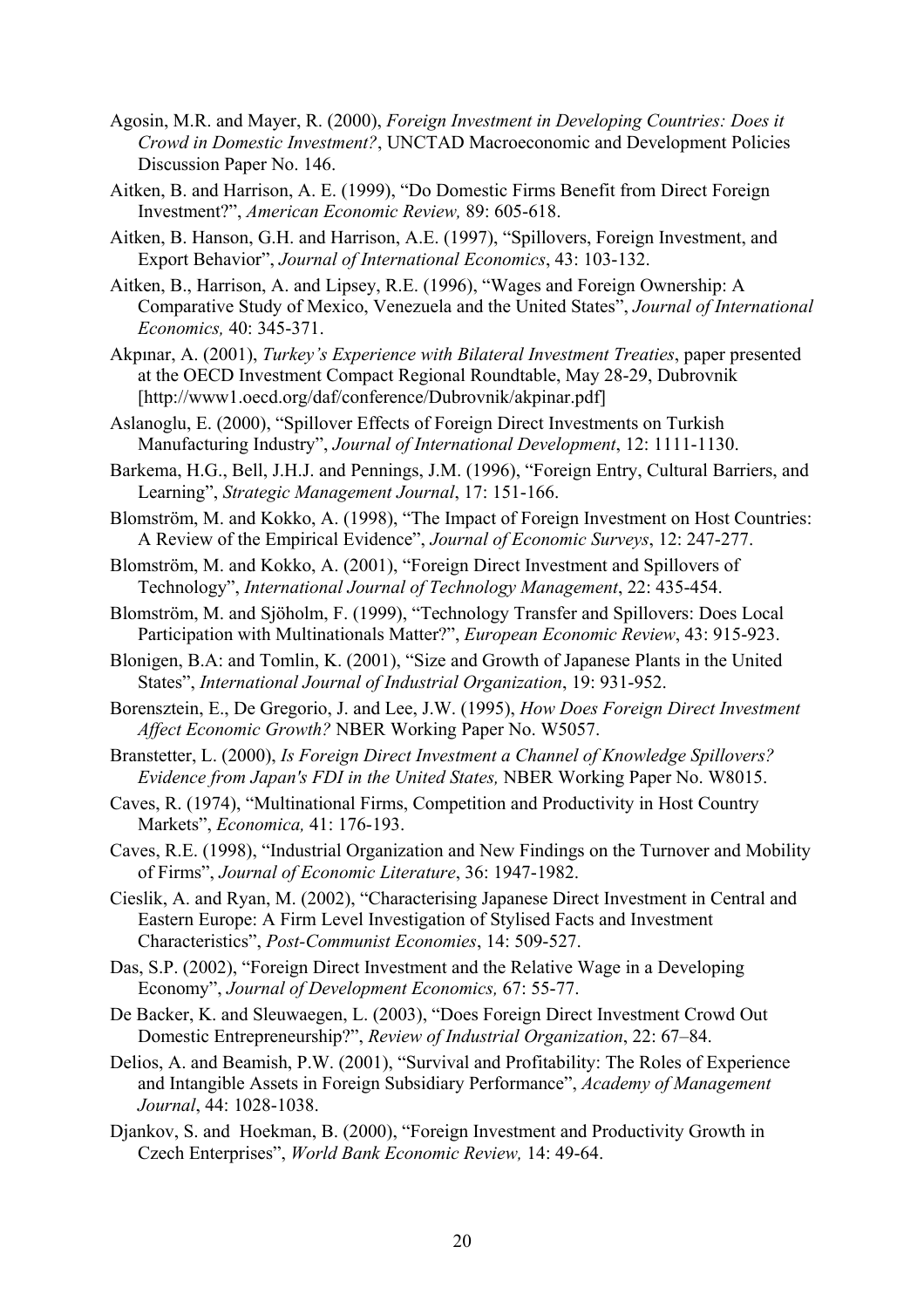- Doms, M. E. and Jensen, B.J. (1998), "Comparing Wages, Skills, and Productivity between Domestically and Foreign-Owned Manufacturing Establishments in the United States", R.E. Baldwin, R. E. Lipsey and J.D. Richardson (eds.), *Geography and Ownership as Bases for Economic Accounting*, Chicago: University of Chicago Press.
- Dunne, T., Roberts, M.J. and Smauelson, L. (1988), "Patterns of Firm Entry and Exit in U.S. Manufacturing Industries", *Rand Journal of Economics*, 19: 495-515.
- Dunning, J. (1977), "Trade, Location of Economic Activity and MNE: A Search for an Eclectic Approach", in B. Ohlin, P.O. Hesselnborn and P.M. Wijkman (eds.), *The International Allocation of Economic Activity*, London: MacMillan, 395-418.
- Erdilek, A. (1982), *Direct Foreign Investment in Turkish Manufacturing*, Tübingen: J.C.B. Mohr.
- Erdilek, A. (1986), "Turkey's New Open-Door Policy of Direct Foreign Investment: A Critical Analysis of Problems and Prospects", *METU Studies in Development*, 13: 171- 191.
- Ericson, R. and Pakes, A. (1995), "Markov-Perfect Industry Dynamics: A Framework for Empirical Work", *Review of Economic Studies*, 62: 83-82.
- Evans, D.S. (1987a), "Tests of Alternative Theories of Firm Growth", *Journal of Political Economy*, 95: 657-674.
- Evans, D.S. (1987b), "The Relationship between Firm Growth, Size, and Age: Estimates for 100 Manufacturing Industries", *Journal of Industrial Economics*, 35: 567-581.
- Figlio, D.N. and Blonigen, B.A. (1999), *The Effects of Direct Foreign Investment on Local Communities*, NBER Working Paper No. W7274.
- Geroski, P.A. (1995), "What do We Know about Entry?", *International Journal of Industrial Organization*, 13: 421-440.
- Gibson, J.K. and Harris, R.I.D. (1996), "Trade Liberalisation and Plant Exit in New Zeland Manufacturing", *Review of Economics and Statistics*, 78: 521-529.
- Girma, S. and Görg, H. (2001), *Blessing or Curse? Domestic Plants' Survival and Employment Prospects after Foreign Acquisition*, Stockholm School of Economics, The European Institute of Japanese Studies Working Paper No.130.
- Görg, H. and Strobl, E. (2001a), *Multinational Companies, Technology Spillovers, and Plant Survival: Evidence for Irish Manufacturing,* Stockholm School of Economics, The European Institute of Japanese Studies Working Paper No.131.
- Görg, H. and Strobl, E. (2001b), *Footloose Multinationals?,* Stockholm School of Economics, The European Institute of Japanese Studies Working Paper No.132.
- Griffith, R. (1999), *Using the ARD Establishment Level Data to Look at Foreign Ownership and Productivity in the UK*, The Institute for Fiscal Studies Working Paper No.99/6.
- Griffith, R. and Simpson, H. (2001), *Characteristics of Foreign-Owned Firms in British Manufacturing*, The Institute for Fiscal Studies Working Paper No. 01/10.
- Haddad, M. and Harrison, A. (1993), "Are There Positive Spillovers from Direct Foreign Investment? Evidence from Panel Data for Morocco", *Journal of Development Economics,* 42: 51-74.
- Hall, B.H. (1987), "The Relationship between Firm Size and Firm Growth in the US Manufacturing Sector", *Journal of Industrial Economics*, 35: 583-600.
- Hanson, G.H. (2001), *Should Countries Promote Foreign Direct Investment?*, G-24 Discussion Papers, Center for International Development, Harvard University.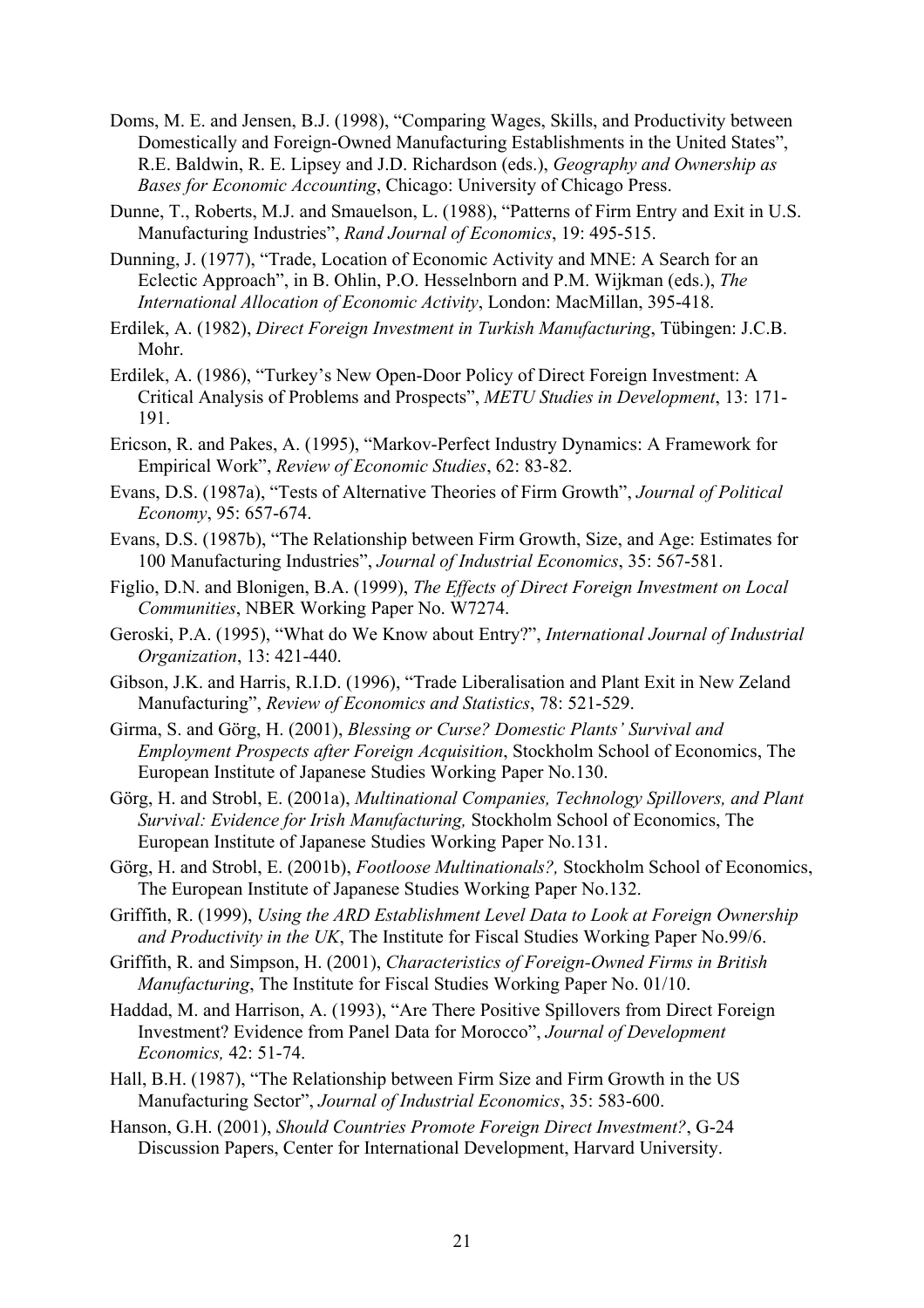- Harris, R. and Robinson, C. (2001), *Foreign Ownership and Productivity in the United Kingdom: Estimates for UK Manufacturing using the ARD* [www.nottingham.ac.uk/ economics/leverhulme/seminars/pdf/harris.pdf]
- Hopenhayn, H.A. (1992), "Entry, Exit, and Firm Dynamics in Long Run Equilibrium", *Econometrica*, 60: 1127-1150.
- Jovanovic, B. (1982), "Selection and the Evolution of Industry", *Econometrica*, 50: 649-670.
- Keller, W. (2001), *International Technology Diffusion*, NBER Working Paper No. W8573.
- Kepenek, Y. and Yentürk, N. (2000), *Türkiye Ekonomisi*, 10<sup>th</sup> Edition, Istanbul: Remzi Kitapevi.
- Kokko, A., Tansini, R. And Zejan, M. (2001), "Trade Regimes and Spillover Effects of FDI: Evidence from Uruguay", *Weltwirtschaftliches Archiv*, 137: 124-149.
- Kinoshita, Y. (2001), *R&D and Technology Spillovers via FDI: Innovation and Absorptive Capacity*, University of Michigan Business School Working Paper No. 349a.
- Lipsey, R.E. and Sjoholm, F. (2001), *Foreign Direct Investment and Wages in Indonesian Manufacturing*, NBER Working Paper No. W8299.
- Li, J.T. (1995), "Foreign Entry and Survival: Effects of Strategic Choices of Performance in International Markets", *Strategic Management Journal*, 16: 333-351.
- Liu, X., Siler, P., Wang, C. And Wei, Y. (2000), "Productivity Spillovers from Foreign Direct Investment: Evidence from UK Industry Level Panel Data", *International Journal of Business Studies*, 31: 407-426.
- Loewendahl, H. and Ertugal-Loewendahl, E. (2000), *Turkey's Performance in Attracting Foreign Direct Investment: Implications of EU enlargement*, CEPS Working Document No. 157.
- Markusen, J. R. (1998), *Multilateral Rules on Foreign Direct Investment: The Developing Countries' Stake,* Discussion Paper, Center for International Development, Harvard University.
- Markusen, J. R. (2000), *Foreign Direct Investment and Trade*, Center for International Economic Studies Policy Discussion Paper No. 19, University of Adelaide.
- Markusen, J.R. and Maskus, K.E. (2000), "Discriminating Among Alternative Theories of the Multinational Enterprise", in M. Blomstrom and L.Goldberg (eds.), *Topics in Empirical International Economics*, Chicago: University of Chicago Press. (NBER Working Paper No. 7164).
- Mata, J., Portugal, P. and Guimarães, P. (1995), "The Survival of New Plants: Start-up Conditions and Post-entry Evolution", *International Journal of Industrial Organization*, 13: 459-481.
- Mata, J. and Portugal, P. (2001), "The Survival of New Domestic and Foreign Owned Firms", *Strategic Management Journal,* 23: 323-343.
- McCloughan, P. and Stone, I. (1998), "Life Duration of Foreign Multinational Subsidiaries: Evidence from UK Northern Manufacturing Industry 1970-93", *International Journal of Industrial Organization,* 16: 719-747.
- Nelson, R.R. and Winter, S.G. (1978), "Forces generating and Limiting Concentration under Schumpeterian Competition", *Bell Journal of Economics*, 9: 524-548.
- Nelson, R.R. and Winter, S.G. (1982), *An Evolutionary Theory of Economic Change*, Cambridge, Mass.: The Belknap Press.
- Noorbaksh, F., Paloni, A., and Youssef, A: (2001), "Human Capital and FDI Flows into Developing Countries: New Empirical Evidence", *World Development*, 29: 1593-1610.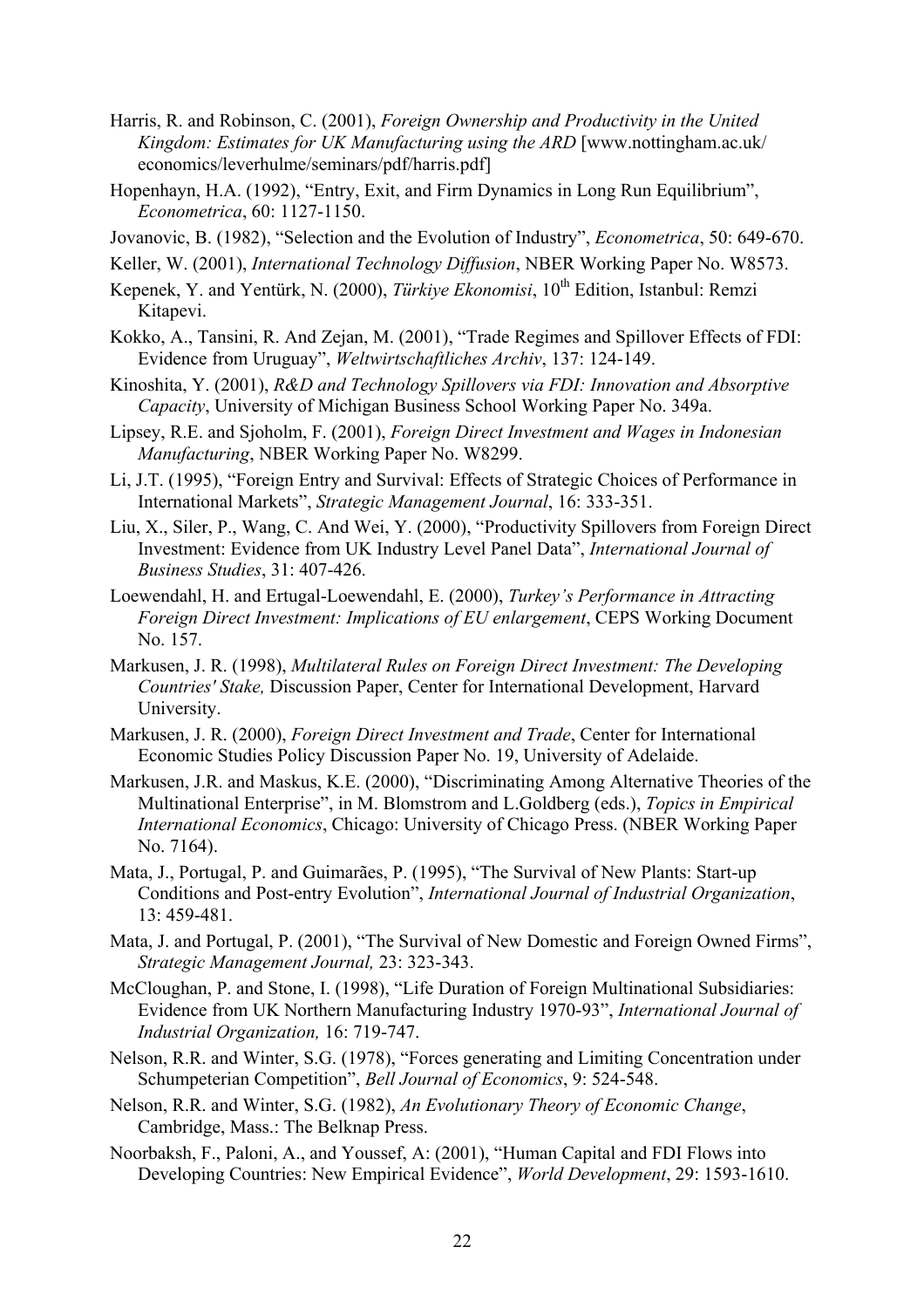- Öniş, Z. (1994), "Liberalization, Transnational Corporations and Foreign Direct Investment in Turkey: The Experience of the 1980s", in Ş. Fikret (ed.), *Recent Industrialization Experience of Turkey in a Global Context*, Westport, Connecticut and London: Greenwood Press, 91-109.
- Pan, Y. and Chi, P.S.K. (1999), "Financial Performance and Survival of Multinational Corporations in China", *Strategic Management Journal*, 20: 359-374.
- Saggi, K. (2000), *Trade, Foreign Direct Investment, and International Technology Transfer: A Survey*, WTO 2000 Capacity Building Project Background Paper [www1.worldbank.org/ wbiep/trade/wto2000\_BPs.html]
- Shaver, J.M., Mitchell, W. and Yeung, B. (1997), "The Effect of Own-firm and Other-firm Experience on Foreign Direct Investment Survival in the United States, 1987-92", *Strategic Management Journal*, 18: 811-824.
- Sutton, J. (1997), "Gibrat's Legacy", *Journal of Economic Literature*, 35: 40-59.
- Tatoglu, E. and Glaister, K.W. (1998), "Performance of International Joint Ventures in Turkey: Perspectives of Western Firms and Turkish Firms", *International Business Review*, 7: 635-656.
- Vernon, R. (1966), "International Investment and International Trade in the Product Cycle", *Quarterly Journal of Economics,* 80: 190-207.
- Yamawaki, H. (1997), "Exit of Japanese Multinationals in U.S. and European Manufacturing Industries", in P.J.Buckley and J.-L.Mucchielli (eds.), *Multinational Firms and International Relocation*, Cheltenham: Edward Elgar.
- Yamawaki, H. (1999), *Who Survives in Japan? An Empirical Analysis of European and U.S. Multinational Firms in Japanese Manufacturing Industries*, mimeo, the Anderson Graduate School of Management, UCLA.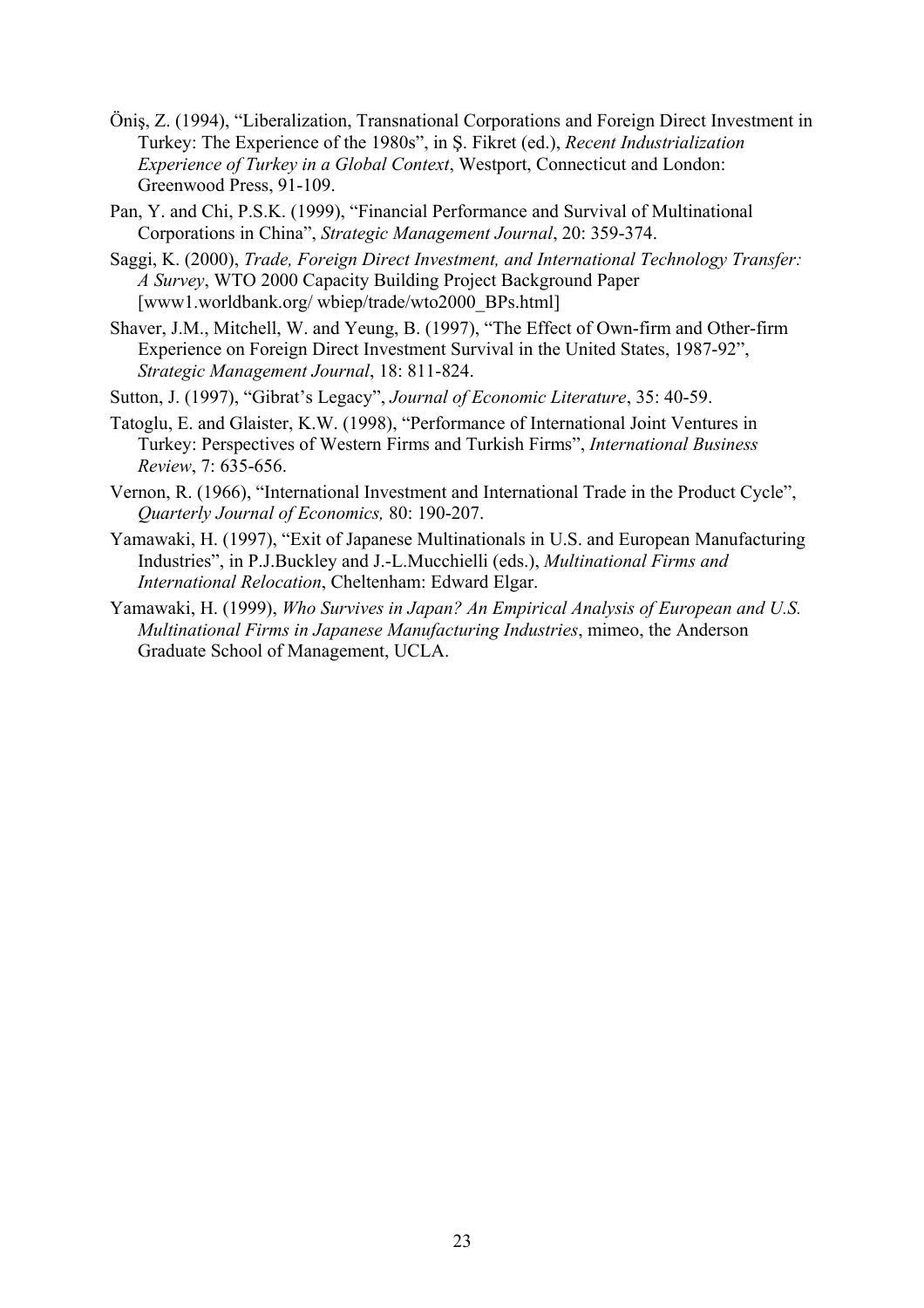

**Figure 1. Share of foreign establishments in Turkish manufacturing, 1983-96**

**Figure 2. Survival functions of foreign and domestic establishments**

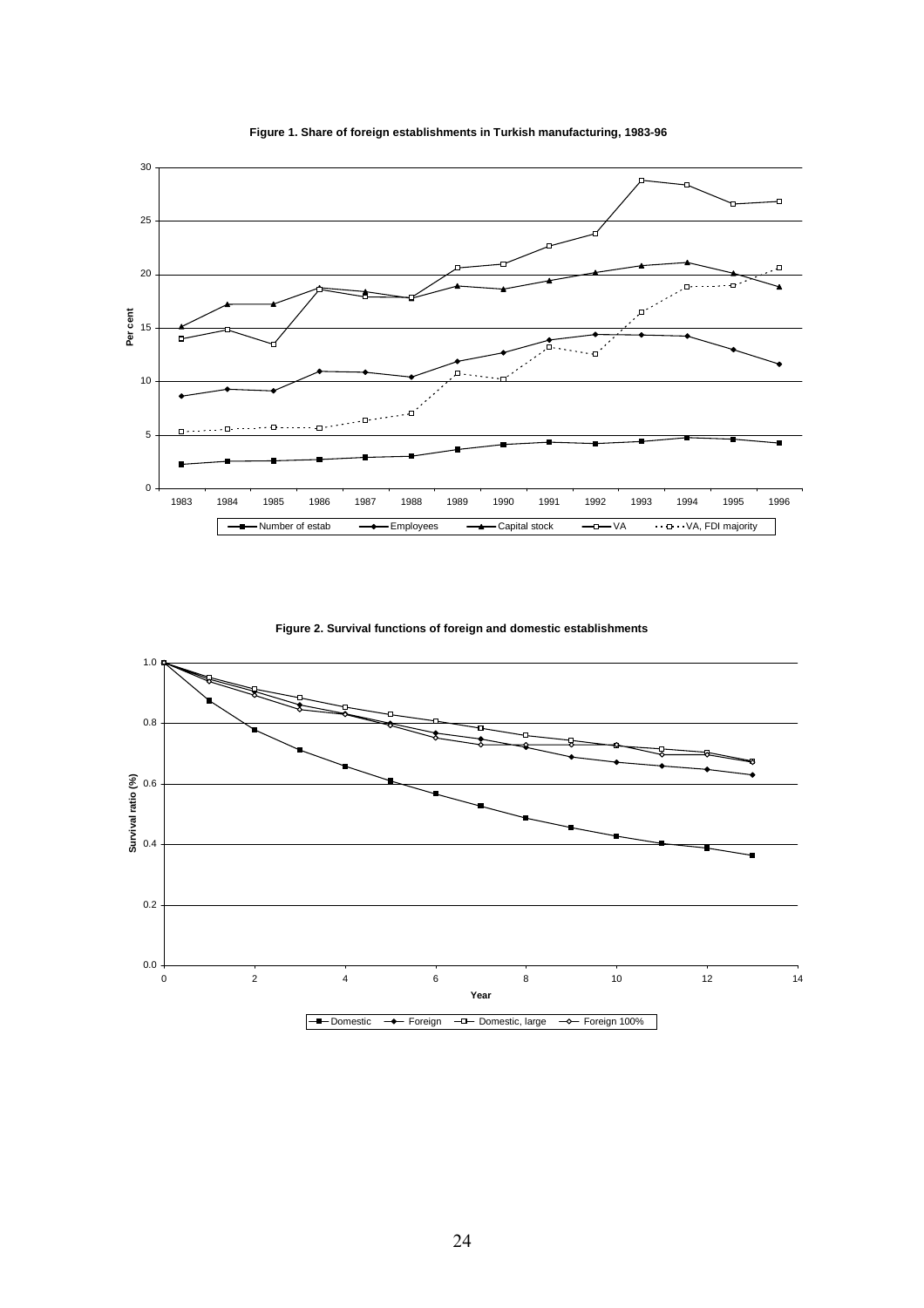#### **Table 1.** Descriptive statistics (mean values)

| Label                                | Description                                                         |          | All observations |         |         | Entry year observations |          |         |         |
|--------------------------------------|---------------------------------------------------------------------|----------|------------------|---------|---------|-------------------------|----------|---------|---------|
|                                      |                                                                     | Domestic | Large            | Foreign | Foreign | Domestic                | Large    | Foreign | Foreign |
|                                      |                                                                     |          | domestic         | $10% +$ | $50%+$  |                         | domestic | $10% +$ | $50%+$  |
| Establishment-level variables        |                                                                     |          |                  |         |         |                         |          |         |         |
| LL                                   | Log number of employees                                             | 3.965    | 5.634            | 4.886   | 4.802   | 3.725                   | 5.622    | 4.498   | 4.347   |
| Г                                    | Number of employees                                                 | 53       | 280              | 132     | 122     | 41                      | 276      | 90      | 77      |
| <b>FDI</b>                           | Share of foreign ownership                                          | 0.000    | 0.001            | 0.614   | 0.777   | 0.000                   | 0.001    | 0.626   | 0.761   |
| <b>LLGR</b>                          | Annual employment growth rate                                       | 0.049    | 0.140            | 0.072   | 0.073   |                         |          |         |         |
| <b>KL</b>                            | Log capital/labor ratio                                             | 3.438    | 3.818            | 4.329   | 4.376   | 3.656                   | 4.083    | 4.221   | 4.208   |
| <b>ADVERINT</b>                      | Advertisement/sales ratio                                           | 0.003    | 0.005            | 0.010   | 0.011   | 0.003                   | 0.005    | 0.012   | 0.013   |
| <b>SUBINPUT</b>                      | Subcontracted input share                                           | 0.034    | 0.042            | 0.026   | 0.026   | 0.032                   | 0.024    | 0.029   | 0.030   |
| SUBOUTPUT Subcontracted output share |                                                                     | 0.077    | 0.064            | 0.051   | 0.056   | 0.097                   | 0.087    | 0.058   | 0.065   |
|                                      | TECHTRAN Technology transfer dummy                                  | 0.010    | 0.041            | 0.189   | 0.214   | 0.006                   | 0.041    | 0.131   | 0.131   |
| <b>INTPAY</b>                        | Interest payments/sales ratio                                       | 0.025    | 0.050            | 0.054   | 0.048   | 0.020                   | 0.055    | 0.070   | 0.060   |
| <b>PMARGIN</b>                       | Profit margin                                                       | 0.139    | 0.185            | 0.236   | 0.255   | 0.132                   | 0.170    | 0.191   | 0.184   |
| <b>PRSHARE</b>                       | Share of non-wage payments in wage bill                             | 0.076    | 0.158            | 0.190   | 0.190   | 0.059                   | 0.169    | 0.169   | 0.165   |
| LW                                   | Log wage rate                                                       | 1.997    | 2.376            | 2.926   | 3.044   | 1.885                   | 2.337    | 2.737   | 2.843   |
| <b>IMPMACH</b>                       | Share of imported machinery                                         | 0.116    | 0.249            | 0.256   | 0.258   | 0.098                   | 0.216    | 0.191   | 0.187   |
| <b>RDINT</b>                         | R&D/sales ratio (*100)                                              | 0.082    | 0.116            | 0.155   | 0.166   | 0.063                   | 0.062    | 0.083   | 0.076   |
| <b>EXPDUM</b>                        | Exporter dummy                                                      | 0.220    | 0.447            | 0.462   | 0.485   | 0.168                   | 0.342    | 0.402   | 0.421   |
|                                      | Sector-level (ISIC +-digit level) variables                         |          |                  |         |         |                         |          |         |         |
| <b>FDIMSH</b>                        | Market share of foreign establishments                              | 0.106    | 0.097            | 0.185   | 0.188   | 0.096                   | 0.091    | 0.161   | 0.163   |
| <b>ENTRATE</b>                       | Entry rate                                                          | 0.065    | 0.063            | 0.057   | 0.057   | 0.081                   | 0.091    | 0.087   | 0.081   |
| <b>IMPENET</b>                       | Import penetration                                                  | 0.149    | 0.115            | 0.197   | 0.179   | 0.144                   | 0.111    | 0.178   | 0.165   |
| <b>EXPINT</b>                        | <b>Export intensity</b>                                             | 0.328    | 0.365            | 0.275   | 0.264   | 0.344                   | 0.324    | 0.297   | 0.304   |
| <b>SECTGR</b>                        | Output growth rate                                                  | 0.104    | 0.118            | 0.116   | 0.106   | 0.142                   | 0.196    | 0.164   | 0.153   |
|                                      | SECTGRPR Growth rate of output price                                | 0.532    | 0.546            | 0.545   | 0.562   | 0.490                   | 0.482    | 0.491   | 0.512   |
| Number of observations (1983-96)     |                                                                     | 33284    | 3217             | 1237    | 791     | 8094                    | 389      | 236     | 160     |
| Number of observations (1990-96)     |                                                                     | 21412    | 2369             | 917     | 625     | 3985                    | 196      | 122     | 95      |
|                                      | Note: "Large domestic" establishments employ 150 or more employees. |          |                  |         |         |                         |          |         |         |

mimprat, rdint, and expdum variables are available for 1990-96.